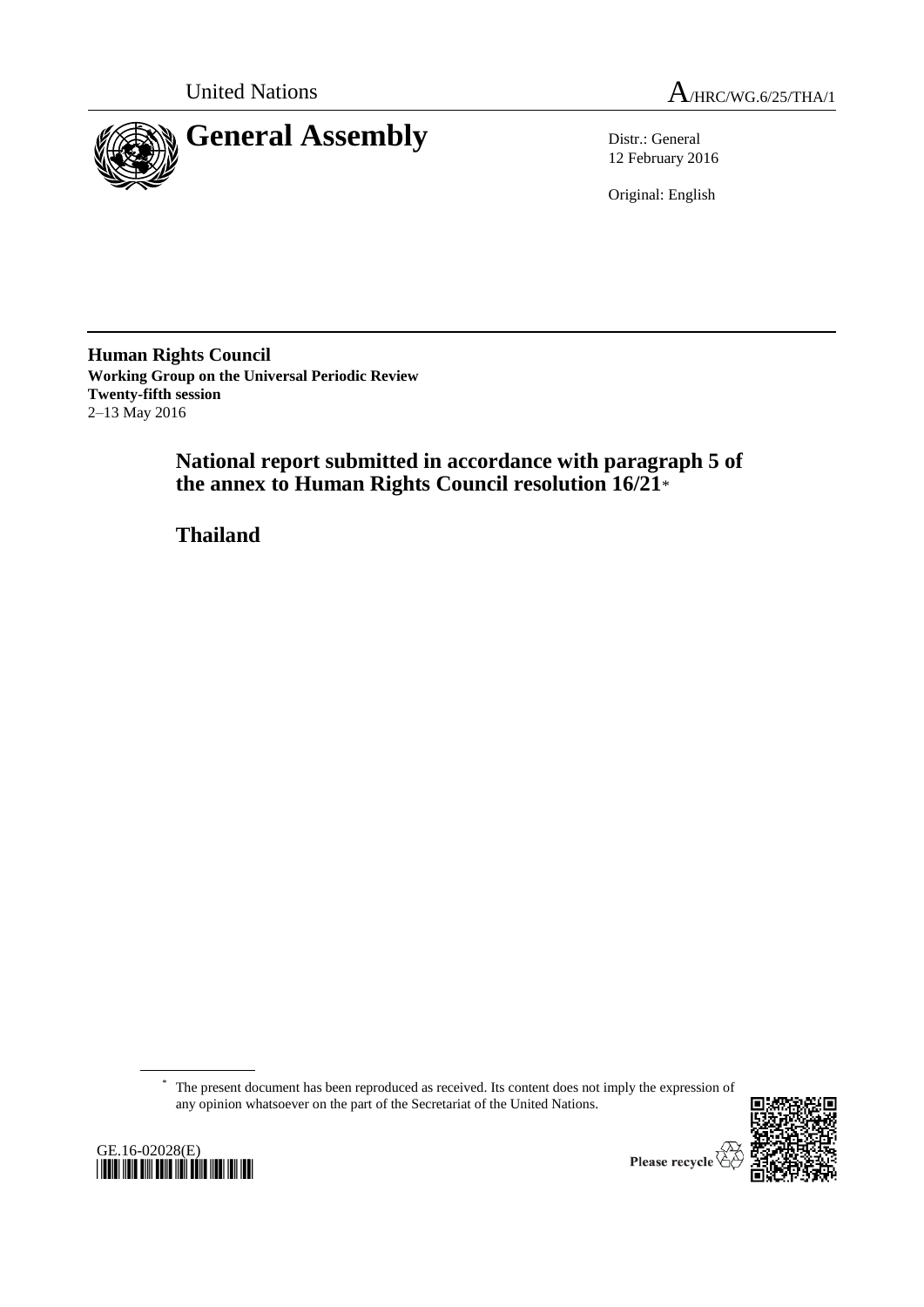1. Thailand presented the first cycle report at the Review in 2011, after which we accepted 134 recommendations and announced 8 additional voluntary pledges.

# **I. Methodology**

### **A. Awareness raising**

2. After the first cycle review, the national report and accepted recommendations were translated into Thai language and disseminated to the public, including on the website. Seminars were organised to inform agencies and civil society about the review outcome.

### **B. Implementation monitoring and capacity-building**

3. After the review, the National UPR Committee's mandate was expanded from report preparation to include overseeing the implementation process. The Committee<sup>1</sup> meets at least once a year to exchange views and discuss progress, gaps, and challenges.

4. In 2013, a national action plan was developed to serve as a guideline on the implementation of the accepted UPR recommendations and voluntary pledges with timeframe and assigned responsible agencies. The  $3<sup>rd</sup>$  National Human Rights Plan for  $2014-2018<sup>2</sup>$  has also incorporated the UPR recommendations for effective and seamless implementation.

5. In June 2014, the Government submitted a voluntary Mid-term update<sup>3</sup> to HRC to keep track of implementation progress and maintain the momentum between cycles.

6. Thailand believes that exchange of experience<sup>4</sup> and technical assistance<sup>5</sup> are keys to achieving effective implementation.

## **C. Drafting process**

7. The process intends to be as inclusive as possible. Before drafting, seminars in 5 regions were conducted to follow up on the implementation and identify remaining challenges and new concerns on the ground.

8. Four focus group discussions on key thematic issues were held to generate more in depth debate among concerned agencies and experts.

## **D. Consultation process**

9. Public consultations were organised in 5 regions to gather views and inputs on the first draft report. Useful feedbacks have been reflected in this report.

The report was endorsed by the National UPR Committee and thereafter approved by the Cabinet which underscores their commitments.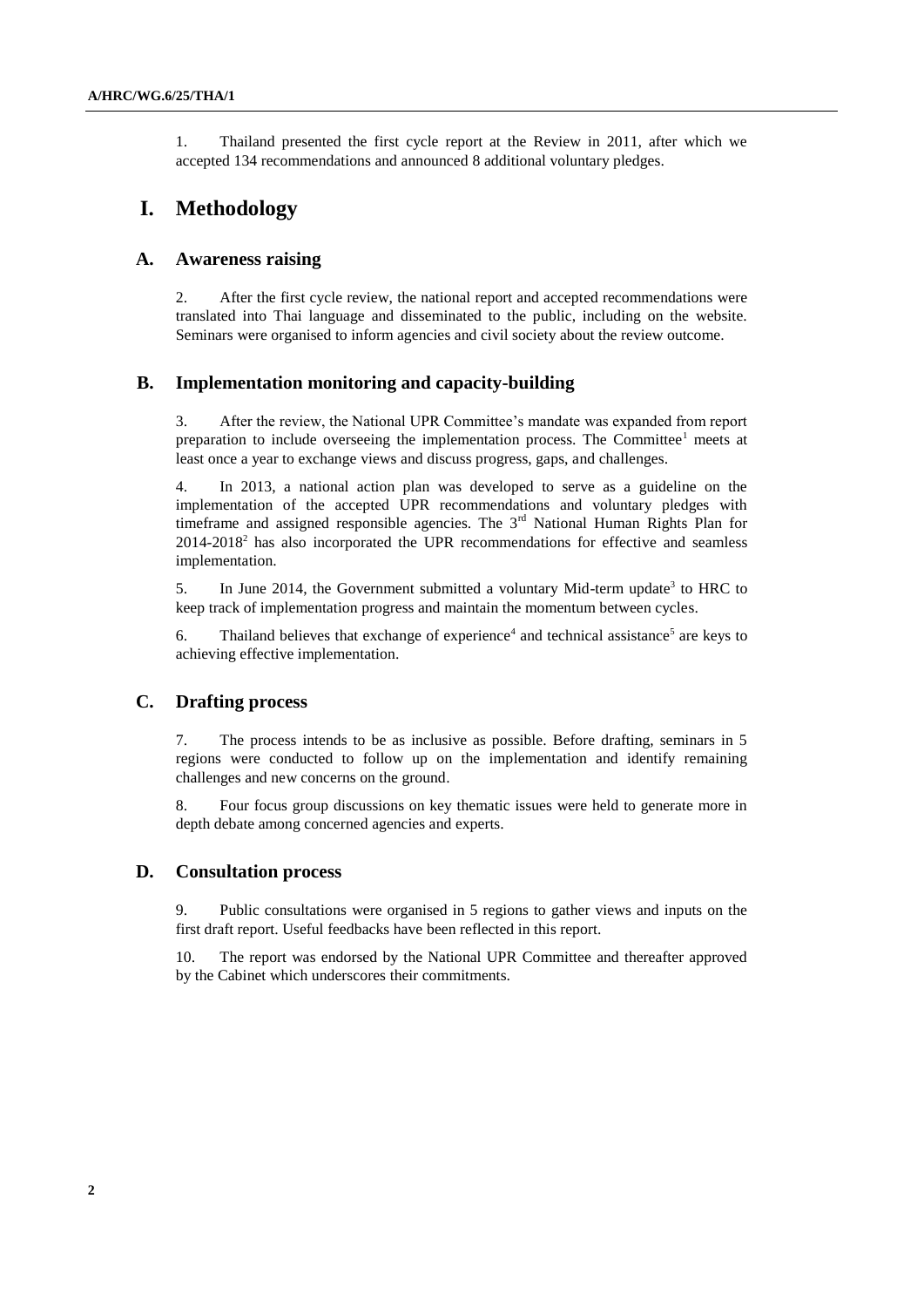# **II. Developments since the first cycle review**

## **A. Constitution**

11. The rights and liberties of all people continue to be guaranteed by the Constitution as well as relevant laws.

12. The 2014 Interim Constitution *(Section 4)* guarantees all human dignity, rights, liberties and equality of the people as provided under previous constitutions. It also embraces human rights protection under international instruments to which Thailand is party.

13. The new Constitution is currently being drafted by the Constitution Drafting Commission (CDC). Once completed (expected by early April 2016), it will go through a public referendum. To make the drafting process inclusive, the CDC has sought views from various sectors, including the Cabinet, independent institutions<sup>6</sup>, political parties, academics, and private sector.

## **B. Government policies**

14. The Government attaches utmost importance to the promotion and protection of human rights of all groups of people. In its Policy Statement to the National Legislative Assembly (NLA) on 12 September 2014, the Government identified addressing social and economic inequalities as well as adherence to the rule of law and protection of human rights as 2 of 11 main policies.

15. The Government has pledged to develop the social protection system; improve the welfare system particularly for vulnerable groups; disseminate land utilisation or tenure rights for the poor, and prevent and tackle the problems of human trafficking.

16. The Government has strived to expedite the revision of Thailand's legal codes and other laws that are obsolete and inconsistent with international obligations. The Government is also working toward further improving access to justice by strengthening the legal and financial aid systems and the justice fund which supports the poor and the disadvantaged as well as provides remedies to those affected.

## **C. National Human Rights Plan**

17. In November 2014, the Cabinet approved the  $3<sup>rd</sup>$  National Human Rights Plan (2014-2018). The Plan, drafted from consultations with various stakeholders, advocates for a society that respects rights, liberties, and equality. The Plan is considered more comprehensive than its predecessors as it has identified 11 issues<sup>7</sup> and 15 target groups<sup>8</sup> of which specific action plans were developed to cater to their different needs and natures.

18. Concrete implementation continues to be the main goal of the Plan. The Cabinet instructed all agencies to submit a report on implementation regularly. Rights and Liberties Protection Department  $(RLPD)^9$  has also provided trainings for officials from government agencies concerned to implement the Plan effectively.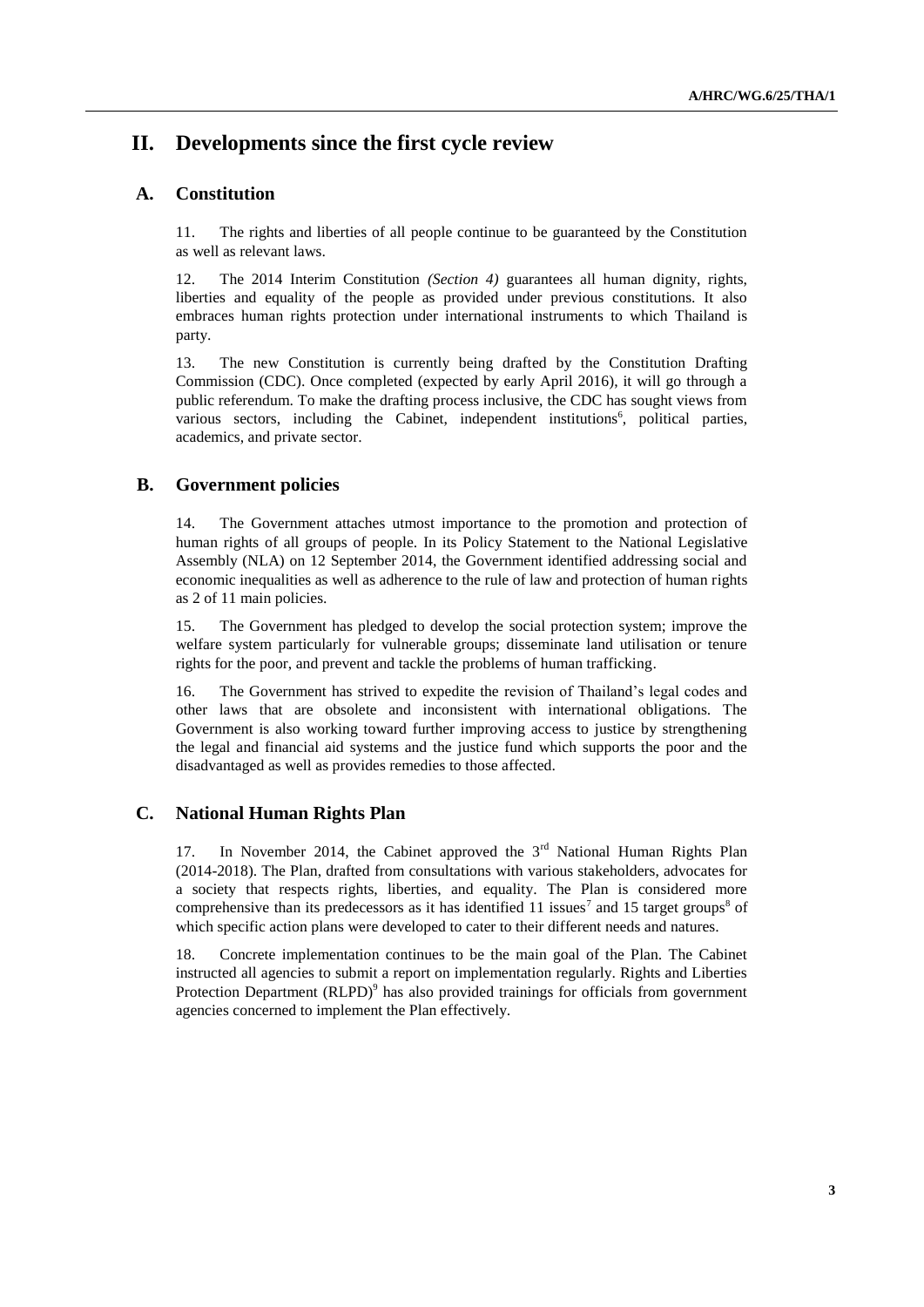## **D. Legislative framework**

19. Since the first cycle review, a number of human rights related legislations has been passed or amended to further strengthen the promotion and protection of human rights. Some notable ones are as follows:

- *The Gender Equality Act of 2015* (effective on 9 September 2015) aims to protect everyone, including persons with sexual expression that is different from biological sex, from gender-based discrimination. The Act establishes mechanisms, namely Gender Equality Promotion Committee to promote gender equality in all agencies, Committee on Consideration of Unfair Gender Discrimination to receive complaints and order sanction or compensation for the victims of discrimination, and Gender Equality Promotion Fund for compensation or redress.
- *The Amendment to the 2008 Anti-Trafficking in Persons Act* (effective on 29 April 2015) aims to further intensify the country's effort to combat trafficking in persons. Important amendments include granting power to authorities to temporarily shut down factories or vehicles, imposing harsher punishment for perpetrator, and introducing system of confiscation of assets of perpetrator, as source of fund for compensation for victims.
- *The Justice Fund Act of 2015* (published in the Royal Gazette on 27 October 2015 and will become effective on 24 April 2016) aims to ensure that everyone, particularly the poor and the vulnerable, have an equal access to justice. The Fund's assistances include financial support to provide access to legal aid and lawyers, support in judicial proceedings including proofs and evidences gathering, court fees and bails, as well as public dissemination of basic legal knowledge.
- *The Protection of Vulnerable Persons Act of 2014* (effective since 24 December 2014) provides better protection to persons who are homeless, living in poverty or in difficult conditions. The said protection includes provisions of social welfare, housing, health care, education, and job opportunities.
- *The Amendment to the Criminal Code to criminalise child pornography* (effective on 7 December 2015) aims at according more protection of children from a wider range of sexual exploitation, in compliance with the Convention on the Rights of the Child and its Second Optional Protocol. The Amendment, for the first time in Thai law, gives definition to "child pornography" and takes into account the advanced technology of visual representation and the spread of child pornography on the internet.
- *The Amendment to the Organic Law on Anti-Corruption (No. 3)* (effective on 10 July 2015) aims to make the law in conformity with the obligations under the UN Convention against Corruption (UNCAC) to which Thailand has been party since 2011. The Amendment extends corruption charges to cover foreign public officials and officials of international organizations, introduces value-based calculation for damages, suspends the statute of limitations in case alleged offenders evade the administration of justice, establishes the liability of legal persons for bribery, and increases penalties against public officials for offence of bribery.
- *The Royal Ordinance on Fisheries of 2015* (effective on 14 November 2015) aims to establish good governance in the management of the fisheries sector, combat illegal, unreported and unregulated (IUU) fishing, and prevent illegal labour in the fisheries sector, in compliance with international standards.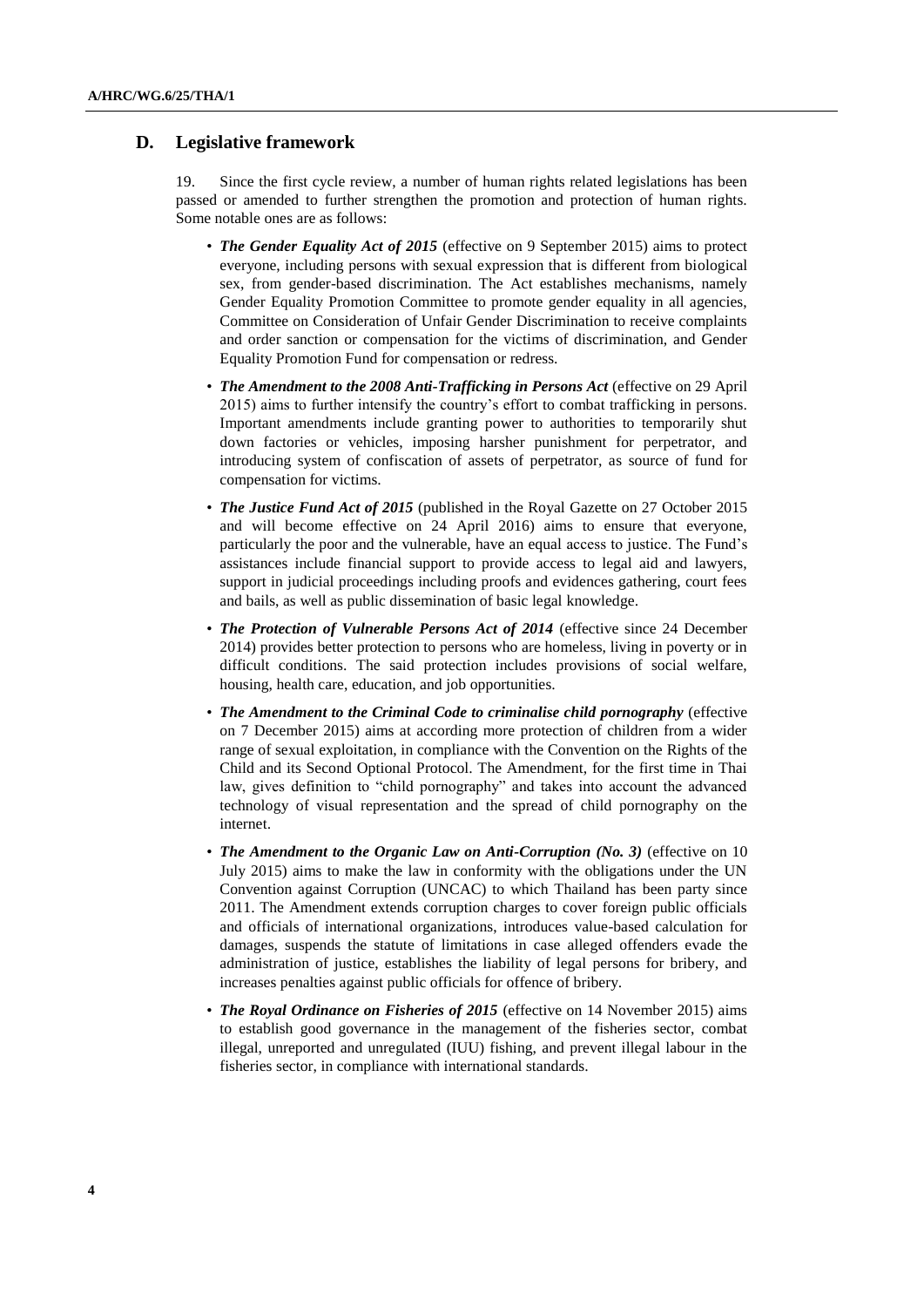20. Capacity-building and follow-up activities are also organized for officials from relevant implementing agencies to promote understanding and bring about effective enforcement of the above-mentioned legislations.

21. The Cabinet and NLA will continue to pass or upgrade other laws in the pipeline, including the Penitentiary Act of 1936, giving highest priority to the draft bills that fulfill Thailand's international obligations.

### **E. Human rights mechanisms**

#### **National Human Rights Commission (NHRC)**

22. NHRC continues to function under the NHRC Act of 1999.

23. Each year, the Government has allocated budget deemed as sufficient for NHRC to cover its administrative cost as well as carry out its mandates effectively and with its autonomy. There is also room for NHRC to request for use of Government's central fund for contingency activities. (NHRC has been able to handle an increasing number of cases, from 112 cases during its inception year in 2001 to around 600–700 cases per year at present.)

24. The Government makes voluntary contribution annually to support the work of the Asia Pacific Forum of National Human Rights Institutions (APF). The contribution in turn allows APF to carry out activities to strengthen effectiveness of its member institutions. NHRC also benefits from a range of trainings provided by APF.

25. The Government recognises the importance of a strong and active NHRC that carries out its mandate in promotion and protection of human rights effectively, up to accreditation standard<sup>10</sup> and in compliance with the Paris Principles.

26. Government agencies have continuously cooperated with NHRC in providing information and clarification as requested, as well as taking into account its views and useful recommendations.

#### **Regional mechanism**

27. Thailand is a strong supporter of the ASEAN Intergovernmental Commission on Human Rights (AICHR), a regional human rights mechanism. In AICHR's TOR review process, Thailand has urged AICHR to consider ways and means to strengthen its protection mandate in order to ensure full and concrete impact on the ground.

28. Thailand also supports AICHR to play a leading role in bringing together Member States to discuss and exchange experiences on implementation of their international human rights obligations and how to address common challenges. In September 2014, AICHR, in cooperation with the Thai Government, organised two events – one on the UPR process and another on the rights of migrant workers.

29. Thailand strongly advocated for the inclusion of human rights principles in ASEAN Community Vision 2025.<sup>11</sup> We are also working closely with AICHR in mainstreaming human rights elements in the work of the ASEAN Community. In December 2015, an AICHR Regional Dialogue on the Mainstreaming of the Rights of Persons with Disabilities in the ASEAN Community was held in Bangkok.

30. Thailand will continue to engage with AICHR and support them to carry out their mandate for the benefits of people in the region.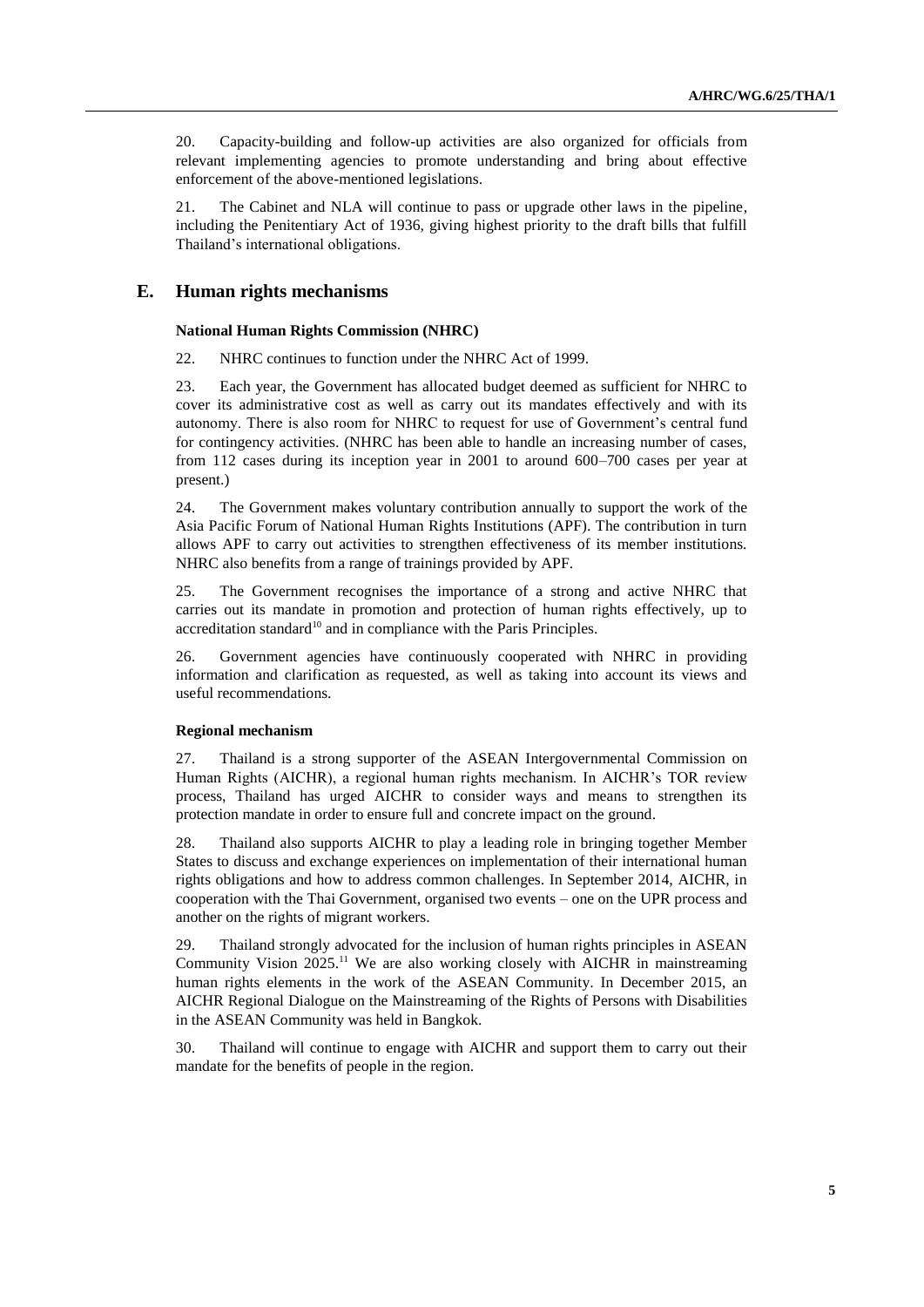## **F. International human rights instruments**

31. Thailand ratified the United Nations Convention against Transnational Organised Crime and its Protocol to Prevent, Suppress and Punish Trafficking in Persons, especially Women and Children on 17 October 2013. Thailand has also revised domestic laws and developed mechanisms for implementation.

32. Thailand is among the first countries that ratified the Optional Protocol to the Convention on the Rights of the Child on a communications procedure in September 2012. Since then, the Government has translated the Protocol into Thai language and disseminated it to the public. The Government is also establishing a national mechanism to implement the obligations under this instrument.

33. In February 2014, Thailand established a national committee to consider ratifying the International Convention for the Protection of All Persons from Enforced Disappearance (ICPPED), which Thailand signed in 2012. The committee has endorsed the plan to draft a new legislation to ensure effective implementation of the Convention once Thailand becomes a party. At the moment, the draft Act on Prevention and Suppression of Torture and Enforced Disappearance, which has also incorporated the definition of torture as stipulated in Article 1 of the CAT, is under the consideration of the Cabinet.

34. Thailand is studying the possibility of ratifying the Optional Protocol to the CAT (OPCAT). MOJ has been working, in collaboration with various organizations such as the Association for the Prevention of Torture, International Commission of Jurists, and the OHCHR, to raise awareness and promote understanding of the OPCAT among all concerned agencies.

35. Thailand withdrew reservations and interpretative declarations to different human rights instruments in the past 4 years as follows: (1) *the interpretative declarations to Article 6(5) and Article 9(3) of the International Covenant on Civil and Political Rights (ICCPR)* on 6 July 2012; (2) *the reservation to Article 16 of the Convention on the Elimination of All Forms of Discrimination against Women (CEDAW)* on 18 July 2012; and (3) *the interpretative declaration to Article 18 of the Convention on the Rights of Persons with Disabilities (CRPD)* on 5 February 2015.

36. Thailand is in the process of withdrawing the reservation to Article 4 of the International Convention on the Elimination of All Forms of Racial Discrimination (CERD) (MOJ is preparing to submit for cabinet approval), ratifying the Optional Protocol to the CRPD (cabinet approval expected by May 2016), and ratifying three ILO Conventions, namely the Maritime Labour Convention, 2006 (approved by the Cabinet on 31 March 2015), the ILO Convention No. 187 on occupational safety and health (approved by the Cabinet on 30 September 2015), and the ILO Convention No. 111 on discrimination in respect of employment and occupation (Ministry of Labour (MOL) is compiling feedbacks from relevant agencies).

# **III. Promotion and protection of human rights**

## **A. Economic, social and cultural rights**

#### **Right to development and poverty eradication**

37. The Government has put a strong emphasis on economic development, resulting in the reduction in poverty incidence in the country. Since 2011, the World Bank has upgraded Thailand's income categorisation from a lower-middle income economy to an upper-middle income economy.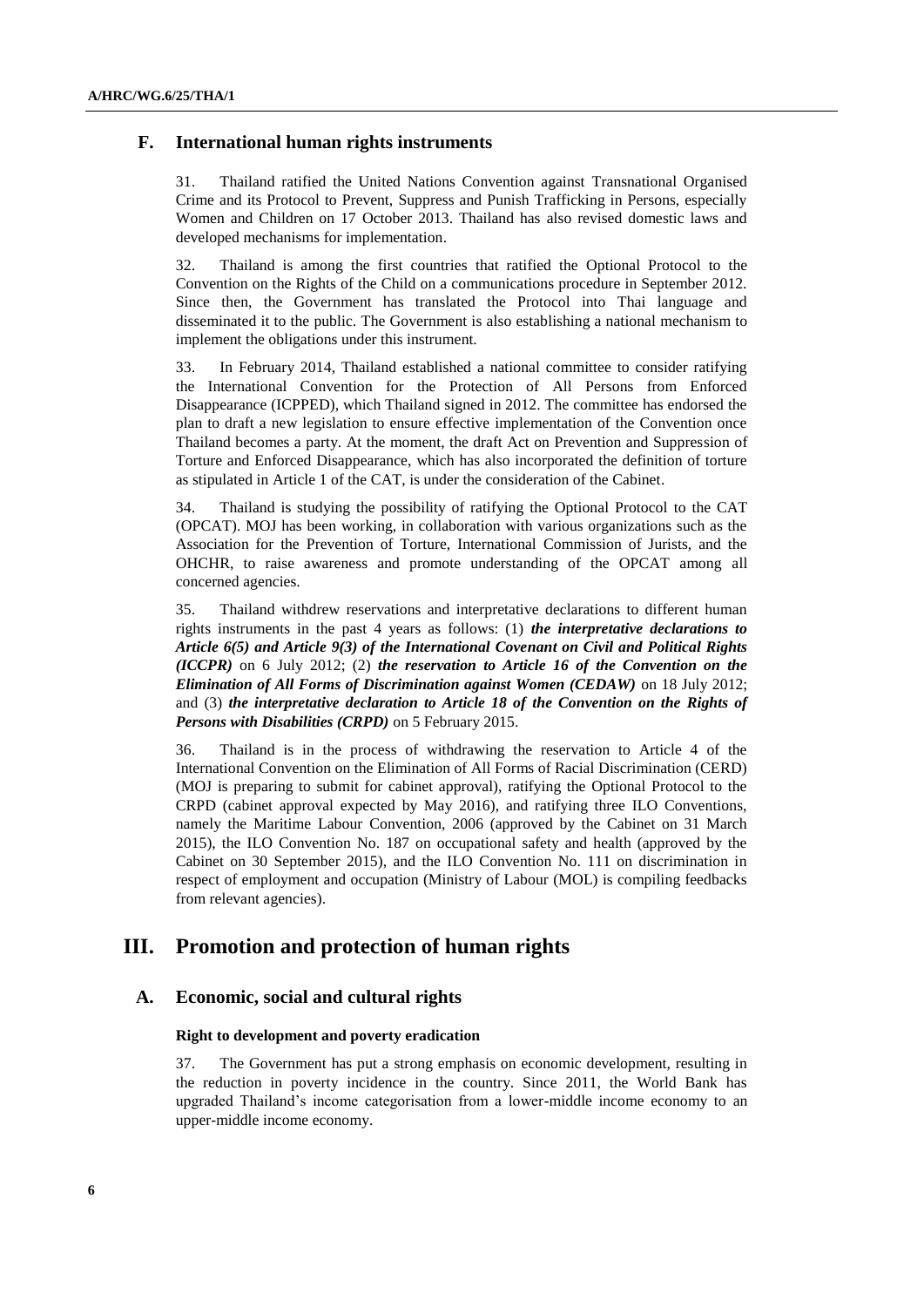38. Thailand is in the final year of the 11th National Economic and Social Development Plan (2012–2016). The Plan is guided by His Majesty the King's Sufficiency Economy Philosophy, to promote stability and sustainability. It is also intended to increase the country's resilience and adaptability, strengthen national infrastructure as well as develop human resources to have a society with people who can better adapt to changes and have equal access to resources and benefits from development.

39. The promotion of economic, social and cultural rights has led Thailand to achieve several MDGs and the country's MDG Plus targets, such as halving poverty and hunger, promoting gender equality, reversing the spread of HIV/AIDS, halving the proportion of people without sustainable access to safe drinking water and basic sanitation, improving the lives of slum dwellers, as well as being a global partnership for development.

40. Nevertheless, Thailand needs to accelerate its efforts to achieve remaining targets, including ensuring boys' and girls' primary and secondary school completion, adopting environmental sustainable development, reducing infant mortality rate and improving the maternal health in remote areas, as well as achieving the SDGs.

41. Thailand is also facing other challenges, in particular, being caught in a middleincome trap, and widening inequality and unfair distribution of income among people. The Government has tried to solve the problems by improving national competitiveness, investing on research and development, adjusting economic and social structure, such as tax system (i.e. inheritance and land taxes), as well as setting rules and regulations that are fair and consistent, ensuring equality and equal access to resources and public services, promoting rule of law, and fighting corruption and nepotism. In a shorter term, the Government has put in place measures to assist farmers and people with low incomes who are affected by economic downturns and disasters.

42. Another major challenge is the need to enhance human rights protection in the pursuit of economic growth through large-scale development projects, which may affect local people's livelihood and environment. The Government has laid out several measures to minimise impacts, for example, the requirement to systematically conduct environment and health impact assessment, the establishment of monitoring committee, and the measures to alleviate or compensate affected people, such as provision of new shelters for their relocation. The Government has also decided to suspend some projects, as a result of the concerns raised by civil society, and encouraged dialogue with local communities with a view to reaching an agreement.

43. Thailand has done its utmost to comply with global climate change obligations, including in particular through the prevention of deforestation at home.<sup>12</sup> Nevertheless, the Government is aware of the need to respect the rights of the people and local communities to a fair share of the benefits in the utilisation of lands and natural resources. Measures to resolve land issues for people under poverty continue to be implemented. The National Land Commission has implemented the project to grant land use permit to allow local communities to live, collectively utilise, and reserve forest lands under the idea of "community living in harmony with the forest". The project is intended to address the past problems related to transfer of land title to businesses or speculators, as well as land encroachment and deforestation.

44. The Government also puts in place rules and regulations to allow ethnic communities who can prove the trace of the past long-term land utilisation to continue living in forest lands. For those who must be relocated, particularly the ones with limited means, the Government provides assistances such as housing and occupational training, taking into consideration their culture and way of life.

45. The draft  $12<sup>th</sup>$  National Economic and Social Development Plan (2017–2021) is currently being drafted with consultations from all sectors throughout the country. It will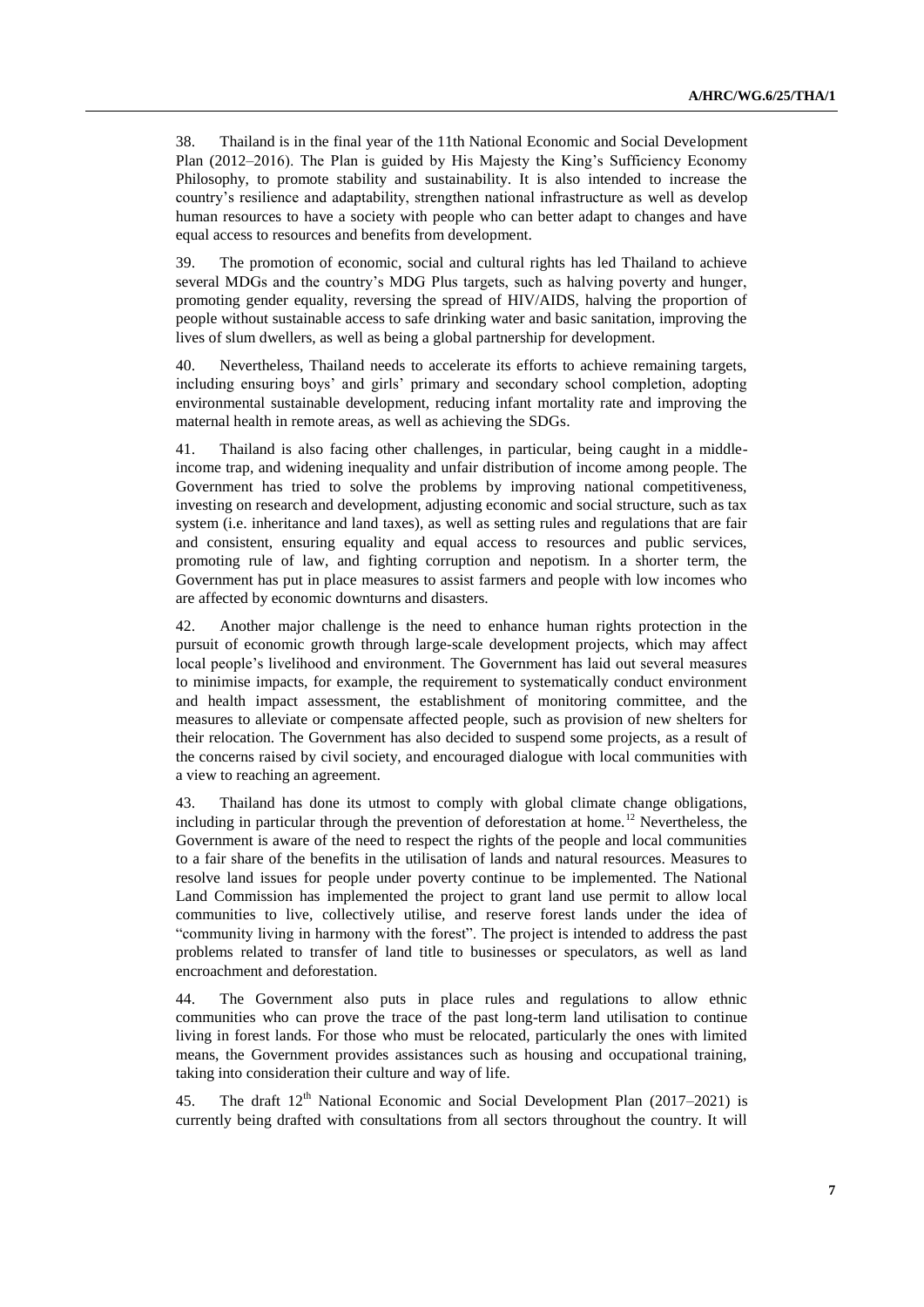focus on 4 main principles, namely (1) Sufficiency Economy Philosophy; (2) peoplecentred and inclusive development; (3) promoting national reform; and (4) promoting development to achieve security, prosperity and sustainability. The Plan aims to bring about a harmonious society that is resilient to changes, such as free trade, emerging technology, and natural disasters. It is also aimed at tackling challenges related to the middle-income trap, the ageing society and social inequality. The draft Plan also promotes economic and social development that is friendly to the environment, socially responsible production and investment, and green business by private sector, in order to strike the balance of conflicting interests between infrastructure development, tourism, and environmental protection and conservation of people's and community's way of life.

#### **Right to work**

46. The Government attaches high importance to protect the right to work of all persons, regardless of their ethnicity and nationality.

47. The Government has revised many laws and measures to increase protection and welfare for workers. These are, among others, the increase in daily minimum wage to 300 baht since 1 January 2013, the amendment of the Social Security Act of 2015 which expands benefits to workers in many scenarios such as unemployment, a temporary suspension of a business, or cases of self-inflicting sickness, disability, or death. The Act also extends coverage to all types of temporary employees in the government sector and Thai workers abroad employed by offices in Thailand. The adoption of the Maritime Labour Act of 2015 also provides protection to labours in accordance with the ILO standards.

48. The Government has put in place measures to ensure safety for workers as well as prepare for the ratification of the ILO Convention No. 187. These are such as the National Master Plan on Occupational Safety, Health and Environment, of which the current Plan (for 2012–2016) extends coverage to informal workers, and the Institute of Occupational Safety and Health, established in May 2015 to effectively implement the agenda.

49. Thailand has put effort to implement the voluntary pledge on the ratification of the ILO Conventions No. 87 on Freedom of Association and Protection of the Right to Organize and No. 98 on Right to Organize and Collective Bargaining. MOL has amended the Labour Relation Act to be consistent with the said Conventions and submitted for the Cabinet's approval. Nevertheless, due to concerns raised by the Employees' associations, MOL decided to withdraw the draft so that thorough discussions can be arranged to reach the agreement among all groups.

50. From June to December 2014, the Government implemented a nationwide registration scheme, in which over 1.6 million migrant workers from neighbouring countries have been registered. The registration helps ensure that these workers are protected and provided with welfare under Thai Labour law similar to Thai nationals. In addition, Thailand has strengthened cooperation with neighbouring countries to prevent labour trafficking. Thailand signed the MOU on Labour Cooperation and the Agreement on Employment of Workers with Vietnam in July 2015 (Details are being worked out and expected to become effective by the first quarter of 2016) and with Cambodia in December 2015. Similar arrangements are currently under negotiation with Myanmar and Lao PDR. These new MOUs have extended the scope of cooperation from the past employment cooperation MOUs to include other important issues such as technical cooperation and labour skills development.

51. Thailand is working on the prevention and suppression of labour trafficking, particularly in fisheries industry and its related business. On 3 March 2015, the Cabinet approved the registration scheme for migrant workers in the fisheries sector, in line with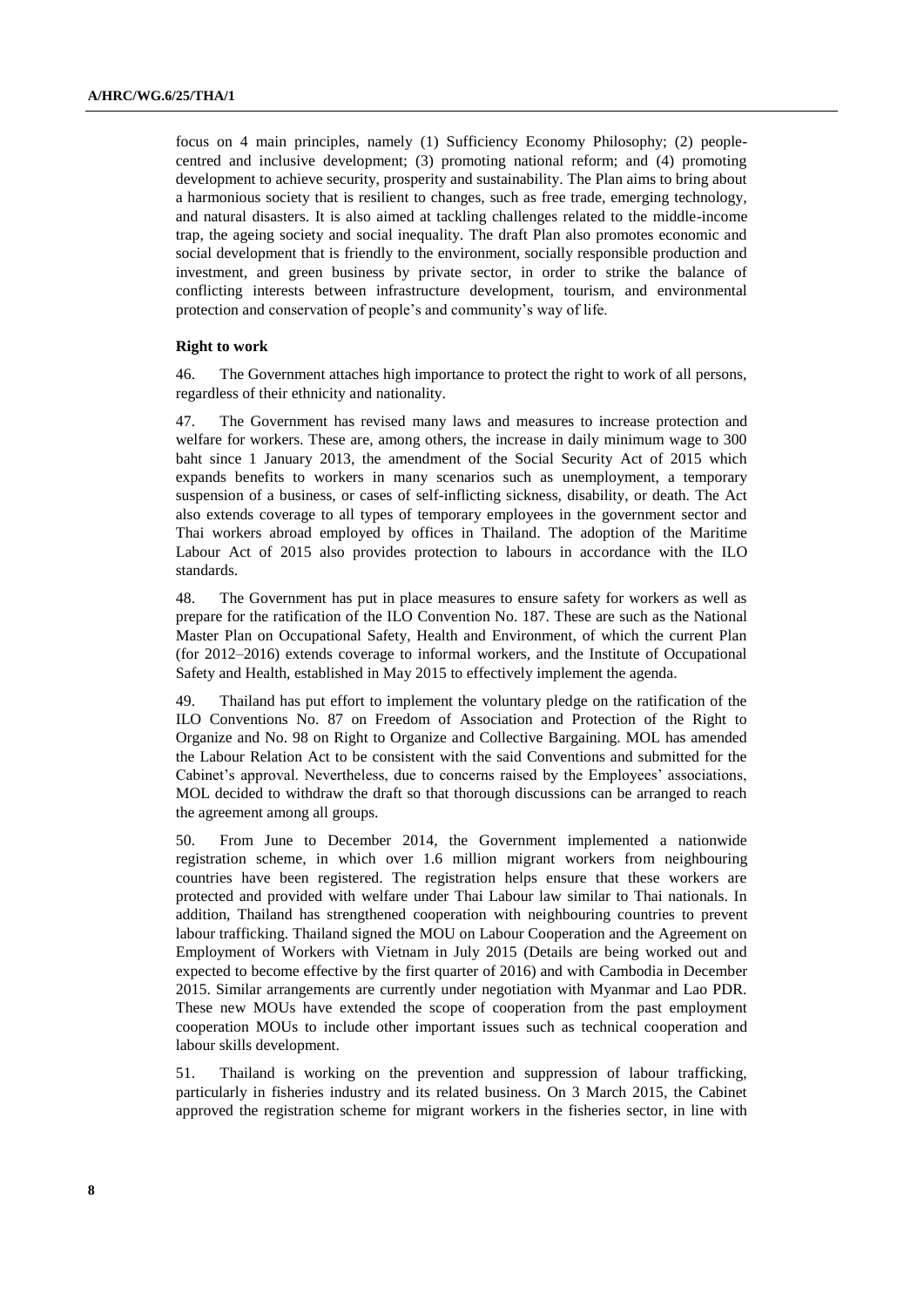that of regular migrant workers, to regularise and bring them under protection by Thai Labour law, including a temporary work permit and health insurance.

52. On 3 April 2015, the Prime Minister declared prevention and suppression of trafficking in persons a national agenda and instructed relevant agencies to seriously combat trafficking rings and prosecute those conspiring, including government officials.

53. In August 2015, the Criminal Court set up three new divisions, one of which has been specifically tasked to handle human trafficking cases. The new establishment helps ensure that human trafficking cases will be deliberated by judges who have expertise and understanding of the sensitivity of the issue as well as the specificity of the court procedures. Such arrangement is expected to expedite the case deliberation in an efficient, speedy, and fair manner. In addition, the Office of the Judiciary has tasked an ad-hoc Committee to draft the Human Trafficking Case Procedure Act, which will allow victims to make a claim for compensation and the Courts to order punitive damage against the perpetrators.

54. During the 27<sup>th</sup> ASEAN Summit (November 2015), Thailand and other ASEAN Member Countries signed the ASEAN Convention against Trafficking in Persons, especially Women and Children (ACTIP). The Convention has the objective to effectively prevent and combat trafficking in persons, assist victims, enhance cross-border cooperation, and provide mutual legal assistance in criminal matters and agreements on extradition. At present, the working group consisting relevant agencies is in the process of translating the Act into Thai language with a view to submit for cabinet's approval in order to proceed with the ratification.

55. The Government continues to promote and protect the rights of domestic and informal workers. Some mechanisms include (1) the issuance of the MOL Regulation No. 14 of 2012 which puts in place better protection to both documented and undocumented domestic workers, such as right to weekly holidays, paid sick leave, and wages for work on holidays, (2) the adoption of the Strategic Plan for Informal Workers Management for 2012-2016 which extends protection coverage and social security as well as provides trainings for better job opportunities, and (3) the establishment of the National Committee on Informal Workers Management in 2012 to set policies and monitor the implementation.

56. One of the main challenges is the lack of awareness of labour rights and relevant laws among employers and workers, increasing the risks of violations and abuses. The Government has addressed this issue by disseminating information such as anti-trafficking measures, worker registration scheme, labour rights protection, and safety at workplace etc. (Necessary information was also translated into Burmese, Lao, and Cambodian languages for migrant workers.) Trainings have been provided on labour rights, such as on the worst form of child labour and right to organise and collective bargaining.

#### **Right to health**

57. The Government continues to provide health insurance for the entire Thai nationals, through three main schemes, namely Civil Servant Medical Benefit Scheme, Social Health Insurance Scheme, and Universal Health Coverage Scheme. They cover several aspects, including treatment, disease prevention, health promotion, and recovery. They also protect households from being impoverished from medical care costs.

58. The Ministry of Public Health (MOPH) has put its efforts to assist people residing in Thailand who are currently not covered by any scheme, especially those with status problems and their dependents. On 20 April 2015, the Cabinet approved the resolution to add approximately 200,000 of those with status problems into the public healthcare system. MOPH is in the process of drafting the Strategy to ensure health insurance for people with status problems, to serve as a framework in the long term.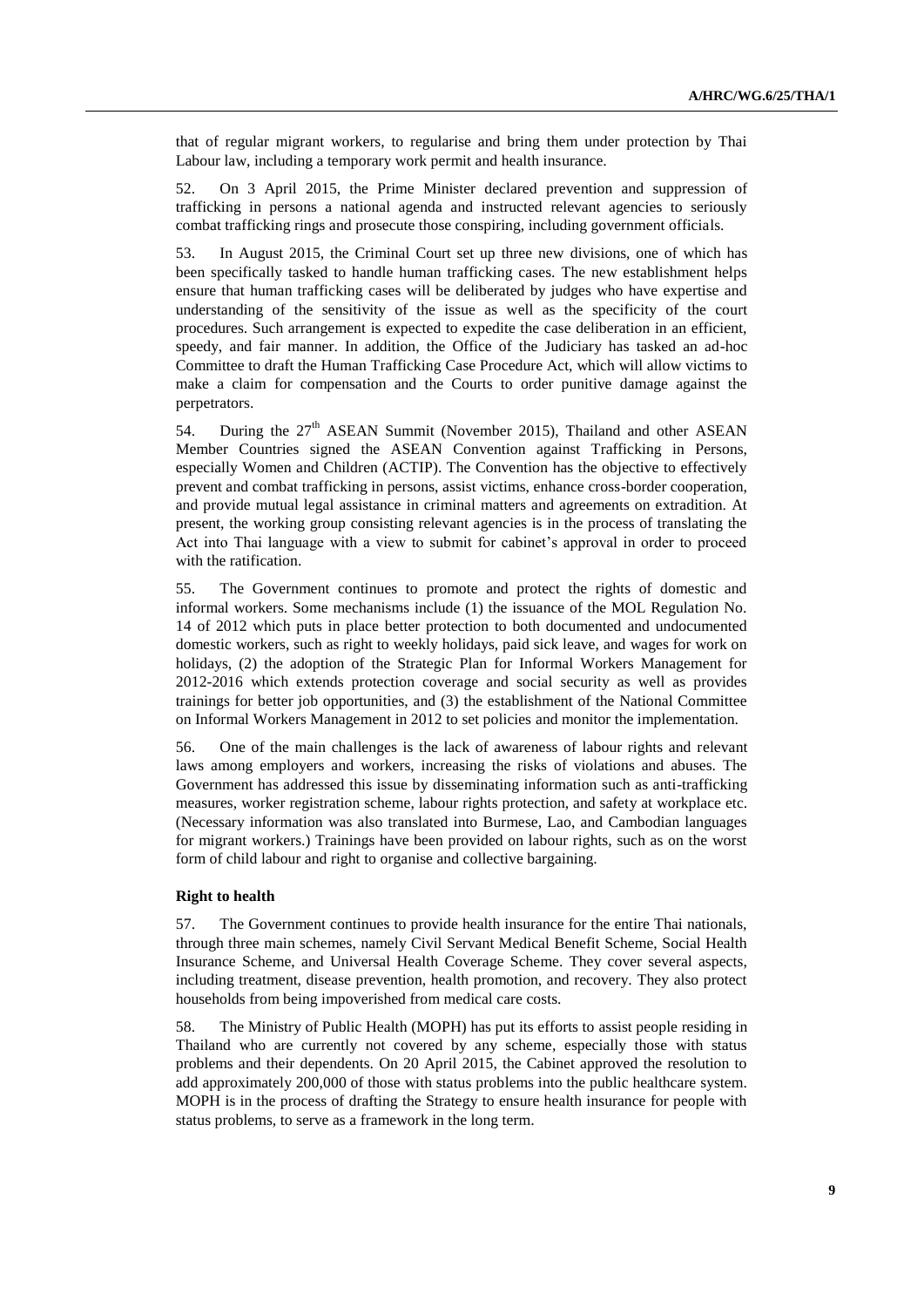59. Registered migrant workers are entitled to receive health insurance and access to health services. In May 2015, MOPH signed a collaboration agreement with the International Organization for Migration (IOM) on the improvement of healthcare for migrant workers, both documented and undocumented, in 31 border provinces with the objective to improve their access to health care and for disease control.

60. Apart from access to health insurance, the Government is also working to cope with other challenges, such as ensuring high quality healthcare, addressing inequitable subsidies among the three public health insurance schemes, and allocating adequate budget to ensure the policy's sustainability.

61. The Government has taken steps to reduce maternal and infant mortality rates. MOPH has developed Clinical Practice Guidelines on mothers and infants and training course on normal labour and infant care for community hospitals. Trainings have also been provided for doctors and nurses working in delivery room. These practices are part of the attempts to achieve the target of reducing the maternal mortality rate to 15 per 100,000 live births (in 2014, the rate was at 23.3 per 100,000 live births) and the infant mortality rate to 8 per 1,000 live births.

62. MOPH has developed health promotional toolkits to be educational materials for school students on issues such as food, nutrition, exercise, and age-appropriate health development. It is intended to address child malnutrition problem in a sustainable manner.

#### **Right to education**

63. Each year, more than 20 per cent of the national budget has been allocated for education. The Government continues to implement an Education for All policy and ensure that all children have access to education at all levels and all categories, be they formal, non-formal, or informal. The country's net enrollment rate has always remained higher than 85 per cent and in 2014, the gross enrollment rate, calculating from children at all ages in primary education, was at 100.4 per cent.

64. The National Education Act of 1999 has expanded compulsory education from 6 years to 9 years and provided all children with 12 year basic education free of charge so that children can choose to continue higher education or work.

65. In some areas where people have unique identity and use more than one language such as those of ethnic groups or the southern border provinces, the Government has introduced the bi-lingual education programme (such as Thai-Patani Malay or Thai-other local languages) to be a tool that can effectively enhance learning and improve communication between teachers and students. The programme is hoped to bring about improvements in the quality of students' learning, as well as make students appreciate their language and culture while understanding other cultures. Nevertheless, the Government is fully aware of some challenges, particularly the lack of teachers who have expertise in both languages.

66. Thailand is still facing challenges, particularly on quality and inequality of education. The Ministry of Education (MOE) has declared education improvement a priority and will step up efforts in solving illiteracy, capacity building of teachers and education personnel especially in shortage areas, as well as reforming the system with the focus on learning and teaching methods to improve students' learning achievement. MOE has also developed Project for Long Distance Learning through Satellite to reach out to schools nationwide including those in the southern border provinces and rural areas.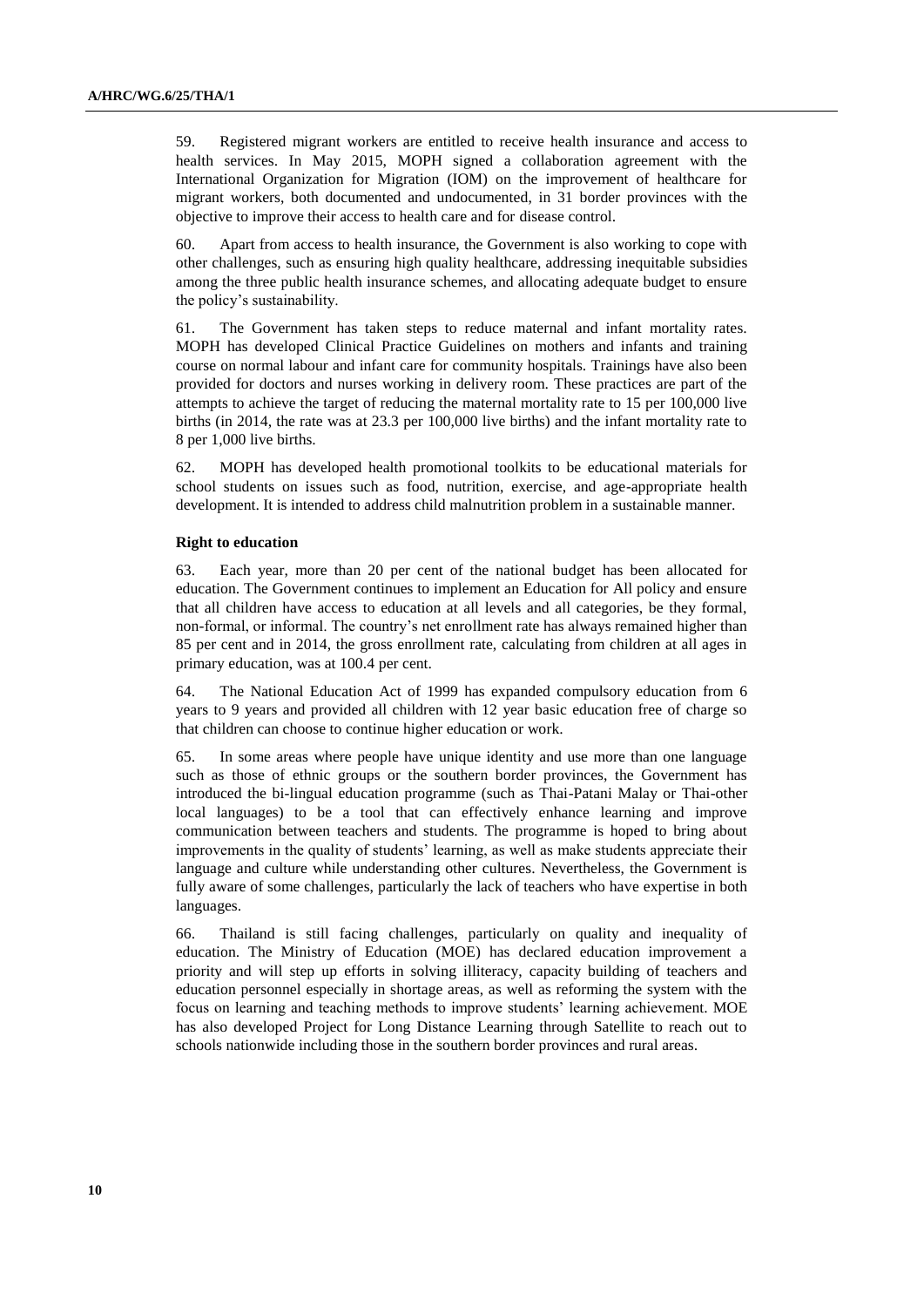## **B. The rights of specific groups**

67. Several policies and measures have been taken to protect people in vulnerable situations, for example, the establishment of One Stop Crisis Centre (OSCC) with hotline services in 2013 to provide immediate social assistance to children, women, elderly and persons with disabilities who confront problems such as human trafficking, child labour, domestic violence, and unplanned pregnancy. In addition, community based hospital centres have also been set up to provide similar assistance in the community.

### **Children**

68. The latest National Children and Youth Development Plan (2012–2016) was developed by incorporating recommendations from the Committee on the Rights of the Child. The Plan focuses on four main areas, namely (1) increasing life immunity, (2) protection and development of children in need of special protection, (3) capacity-building of networks for child and youth development, and (4) improvement of the administration and management system for child and youth protection and development.

69. In compliance with Article 7 of the Convention on the Rights of the Child (CRC), all children who are born in Thailand are entitled to birth registration and other rights under the Article. We also continue to consider, where appropriate, further amendment of the Civil Registration Act of 2008 and the Nationality Act of 2008, as well as provide even greater access to birth registration and individual documentation services, including late birth registration, to build on our progress in reducing vulnerability to statelessness.

70. In March 2015, the Cabinet approved the Child Support Grant Scheme which provides a 400 baht monthly allowance to newborn children, who are born to Thai parents and living in poor households, for their first year. The project aims to provide protection and basic welfare as well as help parents meet essential costs of quality child care. It is part of the Government's human development plan throughout the life-cycle. The Ministry of Social Development and Human Security (MSDHS) is extending the project to support children to at least 3 years of age.

71. The Protection of Children Born from Assisted Reproductive Technologies Act, or the Surrogacy bill, came into effect on 30 July 2015 with an aim to prevent unethical surrogacy conducts and the sales of children, and to safeguard the rights of the mother as well as the child.

72. Violent or abusive corporal punishment is prohibited by many laws, namely the Child Protection Act of 2003 which prohibits acts or omissions that inflicts physical or mental torture upon a child (Article 26), the Civil and Commercial Code which allows guardian to punish the child only in a reasonable manner for disciplinary purposes (Article 1567) and the MOE Regulation on Student Punishment of 2005 which prohibits punishment with harsh measures (Article 6). The Government is aware of existing practices and that more efforts need to be put to raise awareness among teachers and parents, especially on relevant laws and the rights of the child. Measures are also taken to promote a teachers-student relationship, the use of positive discipline, as well as an environment conducive to a child's learning and development both at home and at school.

73. MOJ is also studying the feasibility of raising the minimum age of criminal responsibility from 10 years to 12 years, in conformity with international standard and the Committee on the Rights of the Child's recommendations.

74. Despite Government efforts, violence against children remains one of the challenges in Thailand. To address the issue, the Government has adopted the Policies and Strategies for the Prevention and Responses to Violence against Children and Youth (2015–2021) that will serve as a master plan for agencies concerned, both at national and local levels.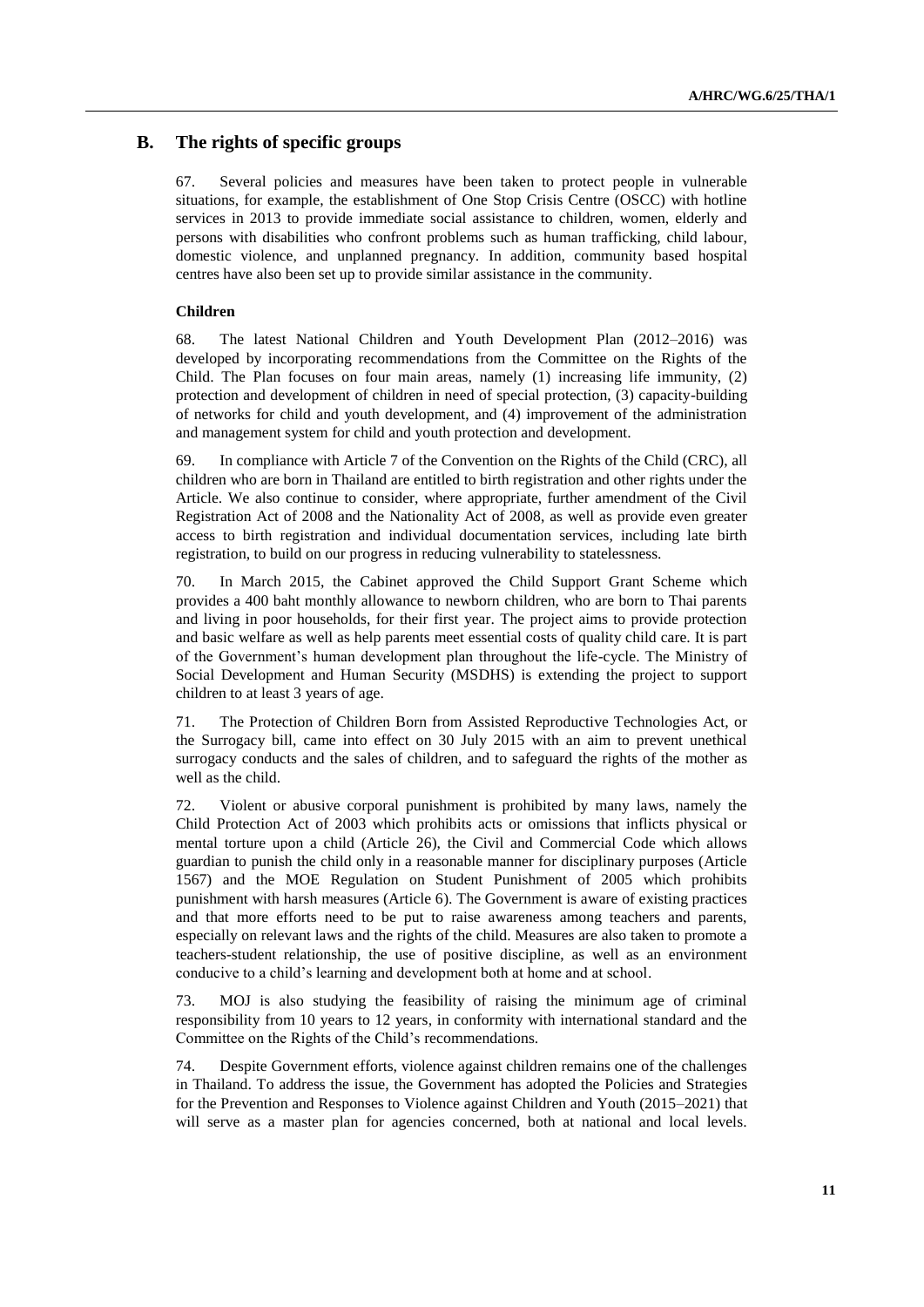MSDHS has already started their implementation by enhancing understanding of agencies in provincial level, and developing curriculum for training lead teachers and parents. In addition, Thailand was also a lead country in advocating for the ASEAN Regional Plan of Action on Elimination of Violence against Children, adopted at the  $27<sup>th</sup>$  ASEAN Summit in November 2015.

75. The efforts to tackle child labour have been intensified and yielded positive results. In 2013, the National Committee to Eliminate the Worst Forms of Child Labour<sup>13</sup> issued the notification on a compiled list of hazardous works, which is due obligations in compliance with the ILO Convention No. 182, to protect children. Other notable actions are such as changing the laws to raise the minimum age for works in agricultural sector (from 13 to 15 years of age) and in sea fishing vessels (from 16 to 18 years of age) in 2014. Since 2015, the Government has proactively partnered with all stakeholders, particularly the private sector in sugar industry and sugarcane farmer, to eliminate the use of child labour in an entire production chain. The Government is also planning to carry out the nationwide survey on child workers in key industries in 2016.

76. MOL is drafting a National Plan to eliminate the use of child labour in worst forms (2015–2020), under the vision "Thailand safe from child labour in worst forms within the 2020 fiscal year."

77. Such positive progress has made the United States Department of Labour decided to upgrade Thailand to the country that made "significant advancement", which is the top of assessment, in efforts to eliminate the worst of child labour in their "Findings on the Worst Forms of Child Labour 2014".

#### **Women**

78. The Women's Development Plan (2012–2016) has been developed, in line with the principles of relevant international human rights standards such as the CEDAW and the Beijing Declaration, to provide policy direction for the promotion and protection of women's rights as well as the empowerment of women in the society. To achieve these goals, the Plan identifies five strategies, namely (1) promote the positive attitudes towards gender equality, (2) develop women's capacity and opportunity, (3) promote women's health and reproductive health and rights, (4) promote women's participation in the politics, administration and decision-making process, and (5) enhance the capacity of mechanisms and women's organisations at all levels.

79. The Government launched the Women's Development Fund in 2012 to enhance women's economic opportunities through a revolving fund for women's groups. The Fund also serves as a tool to promote women's leadership and management skills through women's empowerment projects.

80. To further increase gender equality, since 2012, the Cabinet has approved paid leave of up to 15 days for male government officials whose wives have given birth. MOL has also worked to seek cooperation from the private sector to grant the same benefits of paternity leave to their male workers.

81. Thailand attaches importance to eliminating violence against women. Apart from the Protection of Victims of Domestic Violence Act of 2007, additional legal measures have been adopted to further protect women. Recent developments are, among others, the Amendment to Article 397 of the Penal Code regarding the punishment of acts involving sexual harassment or intimidation both in public and domestic realms (effective in February 2015) and the measures to prevent and address sexual violations and harassment in the workplace (approved by the Cabinet in June 2015).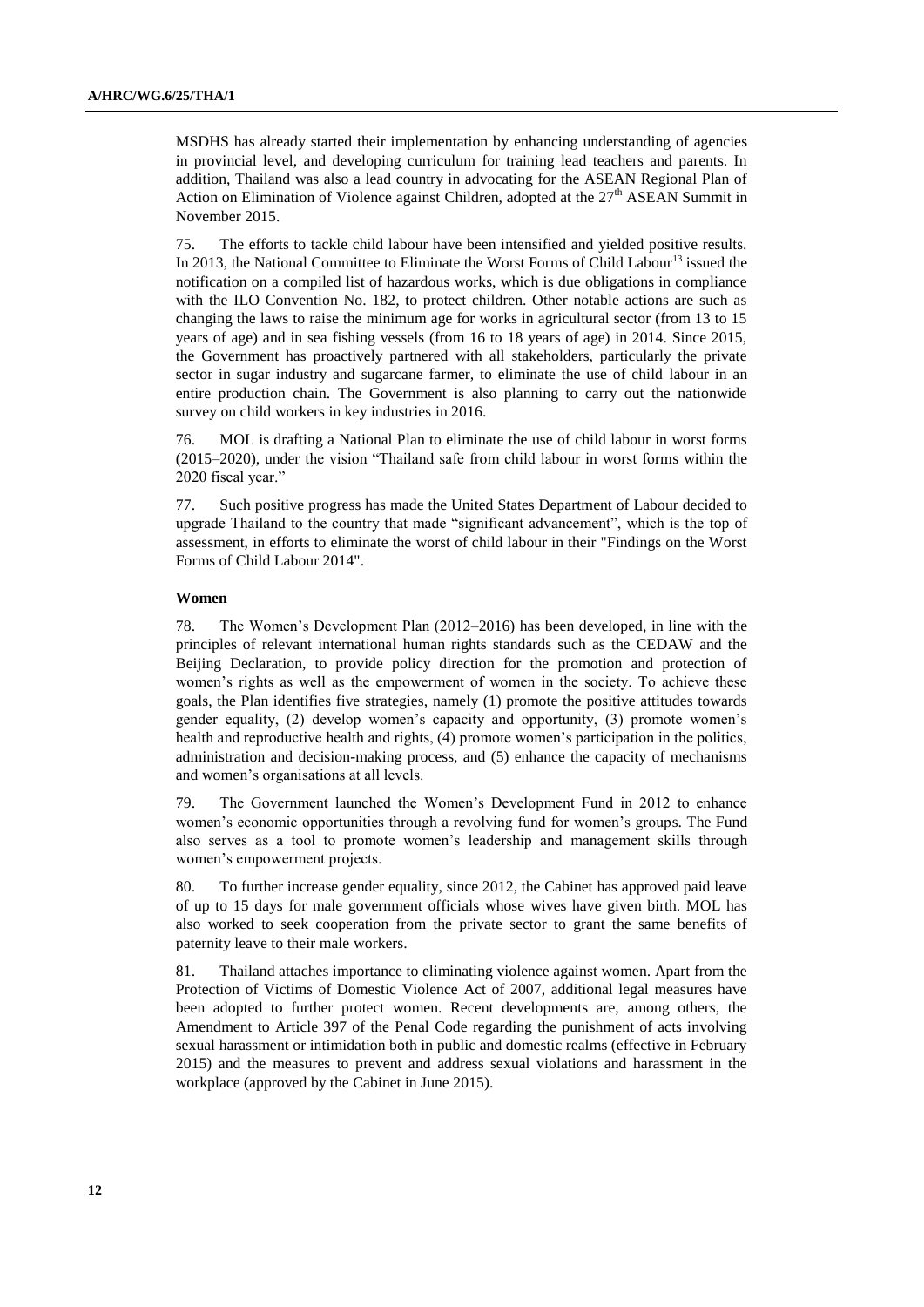82. Thailand joined other ASEAN Member States in the adoption of the Declaration on the Elimination of Violence against Women and Elimination of Violence against Children in ASEAN in October 2013. Thailand also served as the lead country in drafting the ASEAN Regional Plan of Action of Elimination on Violence against Women, adopted at the 27th ASEAN Summit in November 2015.

83. At the United Nations, Thailand has advocated for the enhancement of genderspecific criminal justice policy and strategies in order to curb gender-related killing of women and girls in different circumstances. The resolution "Taking action against genderrelated killings of women and girls", proposed by Thailand and Croatia, was adopted by consensus at the CCPCJ (in May 2015), and subsequently the ECOSOC (in July 2015), and the UNGA70 Third Committee (in November 2015).

84. The Government has been continuously implementing the United Nations Rules for the Treatment of Women Prisoners and Non-custodial Measures for Women Offenders, or the "Bangkok Rules" to eliminate discrimination against women prisoners by mainstreaming gender sensitivity in the criminal justice system. Thailand Institute of Justice (TIJ) was established in 2011 and has played an important role in promoting the implementation of the Bangkok Rules through its researches and capacity-building programmes. TIJ has partnered with the Department of Corrections to initiate the Pilot Project on model prisons to implement the Bangkok Rules.

85. The Government is committed to addressing the issue of teenage pregnancy which has been on the increase in the past few years. Sexuality and life skills education have been made a compulsory subject in schools and a network of teachers and members of the local communities have been developed to provide mentorship and guidance to students. In addition, teenage clinics have been established, by MOPH, throughout the country to promote sexuality education, general health care and birth control.

86. In December 2014, the National Youth Commission on Child and Youth Development has endorsed the implementation of "One Goal, One Plan" to reduce teenage pregnancy and set the target of reducing teenage pregnancy by 50 per cent by 2024 (from the rate in 2013). In September 2015, the Cabinet approved the Act on Teenage Pregnancy Prevention, drafted in compliance with the CRC, CEDAW, CRPD and the International Conference on Population and Development (ICPD) Programme of Action. The Act indicates measures to address the problem including compulsory comprehensive sexuality education in all academic institutions, provision of sexual and reproductive health services for adolescents, and access to continued education for pregnant students.

87. Thailand has taken many initiatives to increase the participation of women in politics over the past years, through partnership and collaboration among government agencies, NGOs, and women networks. Efforts have been made to improve knowledge, understanding and skills of women on the constitution and relevant laws and the importance of women's participation in politics and administrative functions. Training and workshops have been organised to prepare women candidates before their local elections.

88. Although many policies and measures have been developed, the Government is fully aware of the need to step up its efforts to fill the remaining gaps. Priorities are given to (1) development of curriculum on gender roles to cultivate positive attitudes among children, (2) collection of sex disaggregated data to be used in analyzing situations, formulating gender-sensitive policies, and monitoring implementation, and (3) promotion of genderresponsive budgeting among relevant public agencies to ensure that allocation of public resources is conducive to the realisation of gender equality and women's empowerment.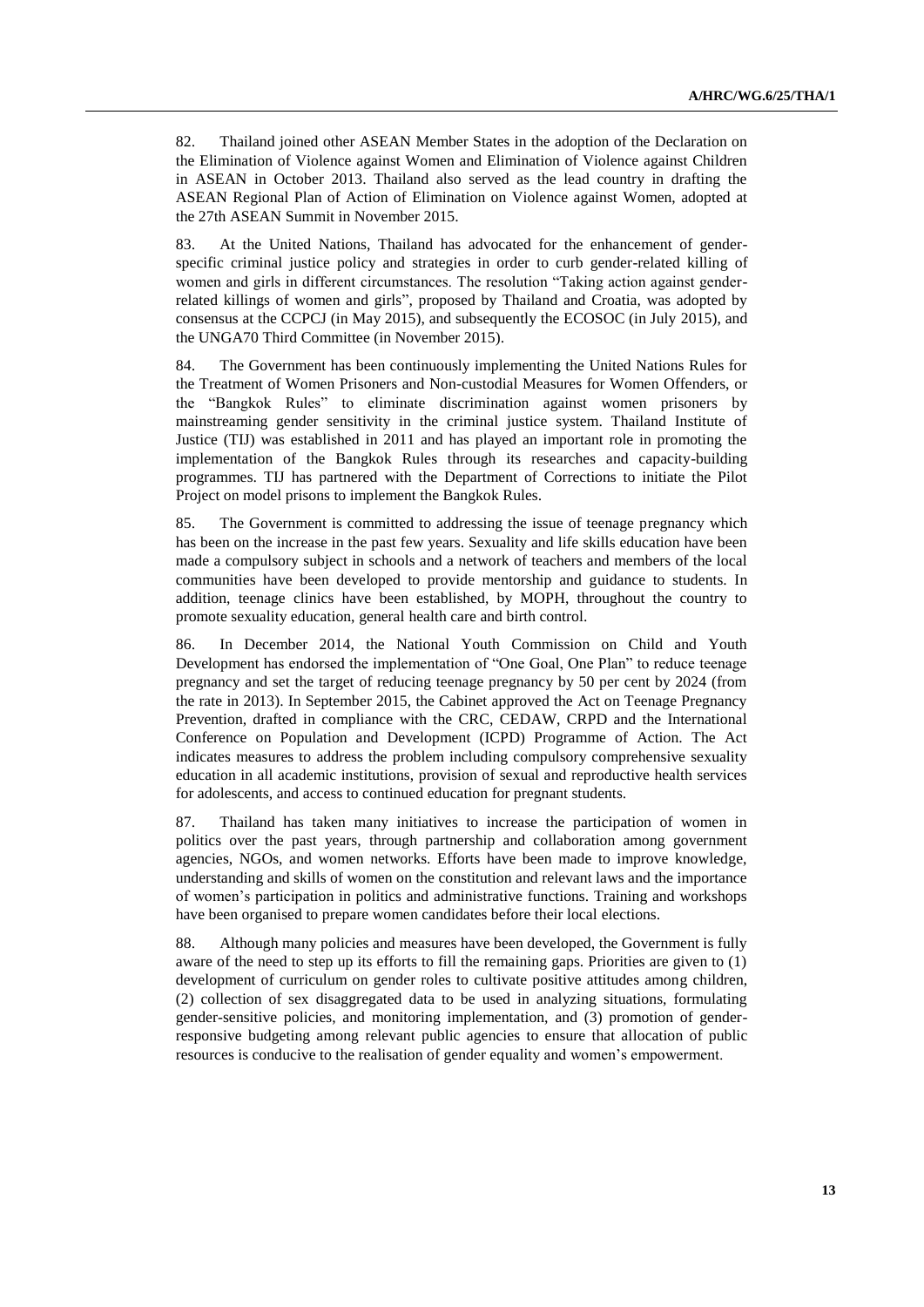#### **Older persons**

89. In 2015, the National Economic and Social Development Board estimated that there were approximately 10 million of older persons in the country or about 15 per cent of the total population. The figure indicates that Thailand has entered into an aging society for more than a decade as older persons accounted for 10.5 per cent of the total population in 2005.

90. The  $2<sup>nd</sup>$  National Plan for Older Persons (2002–2021) was prepared in accordance with the Madrid International Plan of Action on Ageing 2002. The 2003 Older Persons Act is considered to be a legal instrument that safeguards the rights of older persons.

91. The old-age allowance system aims at guaranteeing basic income for all Thai population at the age of 60 or above (except those who were on government pensions). The scheme provides allowance as follows: 600 baht per month for those aged 60–69 years, 700 baht for 70–79 years, 800 baht for 80–89 years and 1,000 baht for those 90 years of age or above.

92. To further provide a safety net and ensure that all Thai population have pensions to maintain their minimum standard of living after retirement, the Government established the "National Savings Fund" in August 2015. The Fund is open for all citizens aged between 15–59 years old and requires members' monthly contribution, after which they will receive matching contribution from the Government in their savings. The Fund targets citizens who are self-employed or working in informal sectors that are not covered by the Government's pension programmes or private provident funds. As of now, there are almost 400,000 members participating in this Fund.

93. The Government's Universal Health Coverage scheme ensures equitable entitlement to health care for all Thais including older persons. MOPH has put an emphasis on the following programmes for the elderly: home health care, clinics for the elderly, disease prevention, long-term care, health promotion, and social activities.

94. In 2013, the Government, in collaboration with local government administrations and older person network, established the Elderly Development Center in every district. The Government has also worked in partnership with the two bodies to repair homes and public environment to ensure safety for older persons through the promotion of the knowledge on the "Universal Design" to the public to encourage local implementation.

95. The 20 year National Plan for older persons' success lies in close monitoring and evaluation to be conducted every five years, next one scheduled in 2017, to follow up the implementation progress and identify challenges that need further actions.

96. As Thailand is entering the aging society, the Government would need to equip human resources who provide services to older persons, such as caregivers and medical staff, prepare budget to cover increasing expenditures in relevant programmes such as the old-age allowance and the Universal Health Coverage scheme, as well as prepare to cope with other related consequences such as the shortage of labour.

#### **Persons with disabilities**

97. The Persons with Disabilities Empowerment Act of 2007 continues to be the rightsbased legal foundation for the protection of the rights of persons with disabilities for all agencies. Amendment to the Act was made in 2013 to include measures to further ensure accessibility and better provide welfare and other assistances. The Amendment also establishes the Disability Services Centers to provide community-based services to persons with disabilities, as well as promotes collaboration with organisations of persons with disabilities.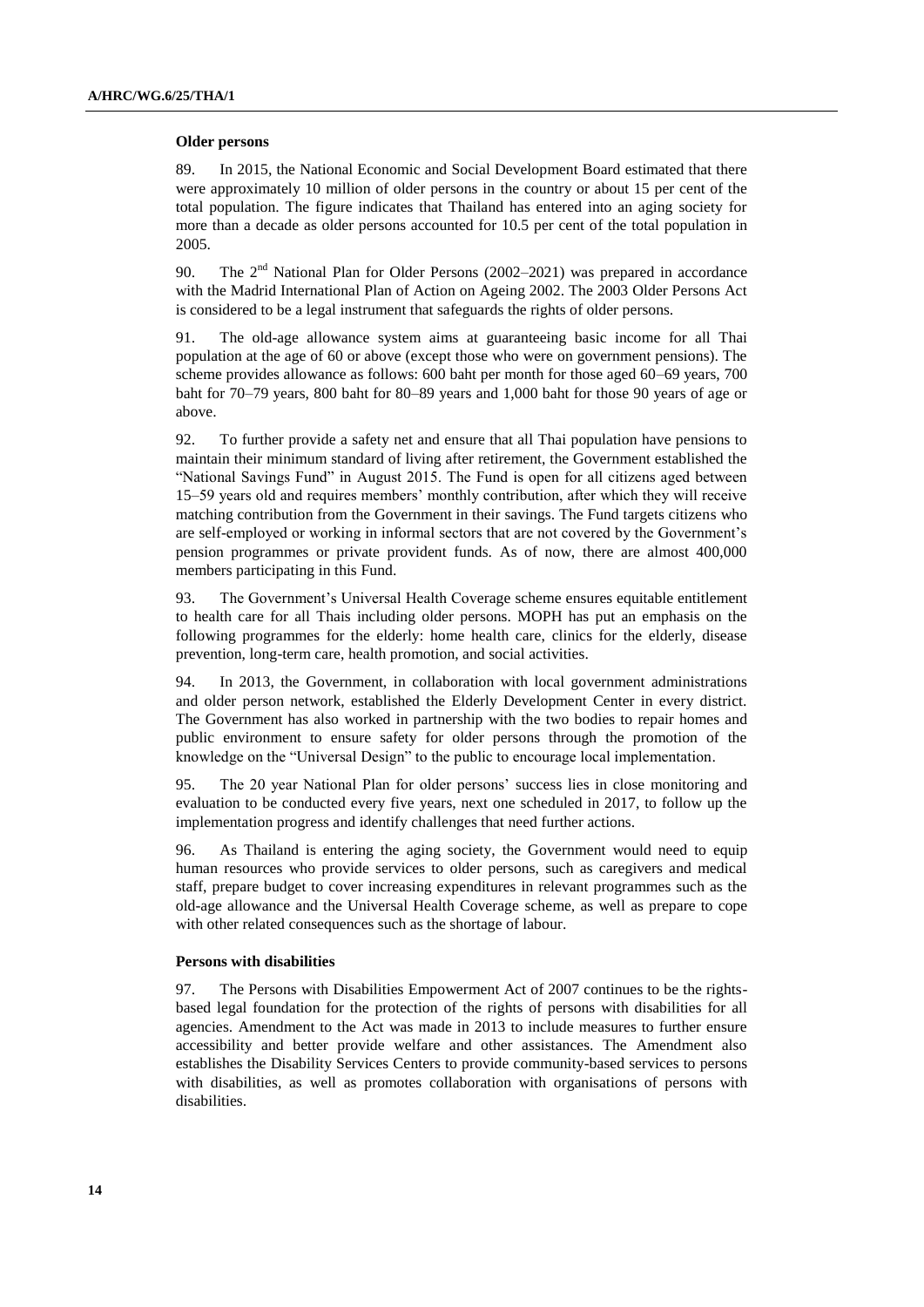98. In terms of policy framework, the country has been implementing the 4th National Plan on Empowerment of Persons with Disabilities (2012–2016), aiming for persons with disabilities to live independently and happily in the society with full and equal rights. The Plan also places emphasis on empowering persons with disabilities, their families, and organisations, as well as promoting a barrier-free society.

99. In November 2012, the Cabinet approved measures to ensure accessibility of persons with disabilities to public buildings, and to provide at least 5 types of facilities, namely, ramps, restrooms, parking areas, signs and symbols, and information services within 2015. Other examples are the increase of the monthly disability allowance from 500 baht to 800 baht or an increase of 60 per cent (the Cabinet Resolution on 25 November 2014), and the increase of loans to support persons with disabilities and guardians in their self-employed occupation from 40,000 baht to 60,000 baht per person (or an increase of 50 per cent).

100. The Government also attaches importance to amending other legislations and practices that are not in compliance with the CRPD. To illustrate, the new Copyright Act of 2015, which was amended for the first time after 20 years of enactment, makes exceptions to the reproduction or adaptation of copyright works for the benefit of the persons with disabilities, provided that it is non-profit purposes.

101. Other cases in point are, among others, (1) the Constitutional Court's ruling in June 2012 whereby the disqualification for judicial service on the basis of a person's disabilities was deemed unconstitutional and not compliant with the CRPD, and (2) the Supreme Administrative Court's ruling in January 2015 which ordered Bangkok Metropolitan Administration and Bangkok Transport System to install elevators and other equipment to assist disabled passengers in every sky train station in order to ensure transportation accessibilities.

102. Measures to promote employment for persons with disabilities, such as the Regulation on the Employment of Persons with Disabilities of 2011, continue to be strictly enforced. The Fund for Empowerment of Persons with Disabilities, part of which was collected from employers or entrepreneurs who do not employ persons with disabilities by the set ratio (1 person with disabilities per 100 workers), has been utilised to empower persons with disabilities, such as loans for entrepreneurs with disabilities, and the support for organisations to carry out persons with disabilities empowerment projects.

103. Stigma and discrimination against people with disabilities still persist in the society. The Government addresses this by promoting positive attitudes among the public and the communities through organizing workshops and trainings on disabilities equality and awarding persons with disabilities with outstanding performance in various fields.

#### **Ethnic groups**

104. Ethnic groups are protected by the law without discrimination and are entitled to have access to public services including education, health care and employment opportunity.

105. MSDHS established the National Plan for Development of Ethnic Groups in Thailand (2015–2017) as mechanism to assist ethnic groups in various aspects, such as access to farm land, legal status including enhancing the balance and security while able to adjust to external changes.

106. The Ministry of Culture and MOE laid down measures to preserve ethnic groups' culture (such as the registration of intangible cultural heritage which includes ethnic languages and folk wisdom, and establishment of folklore/arts museums), and promote bilingual study, respectively.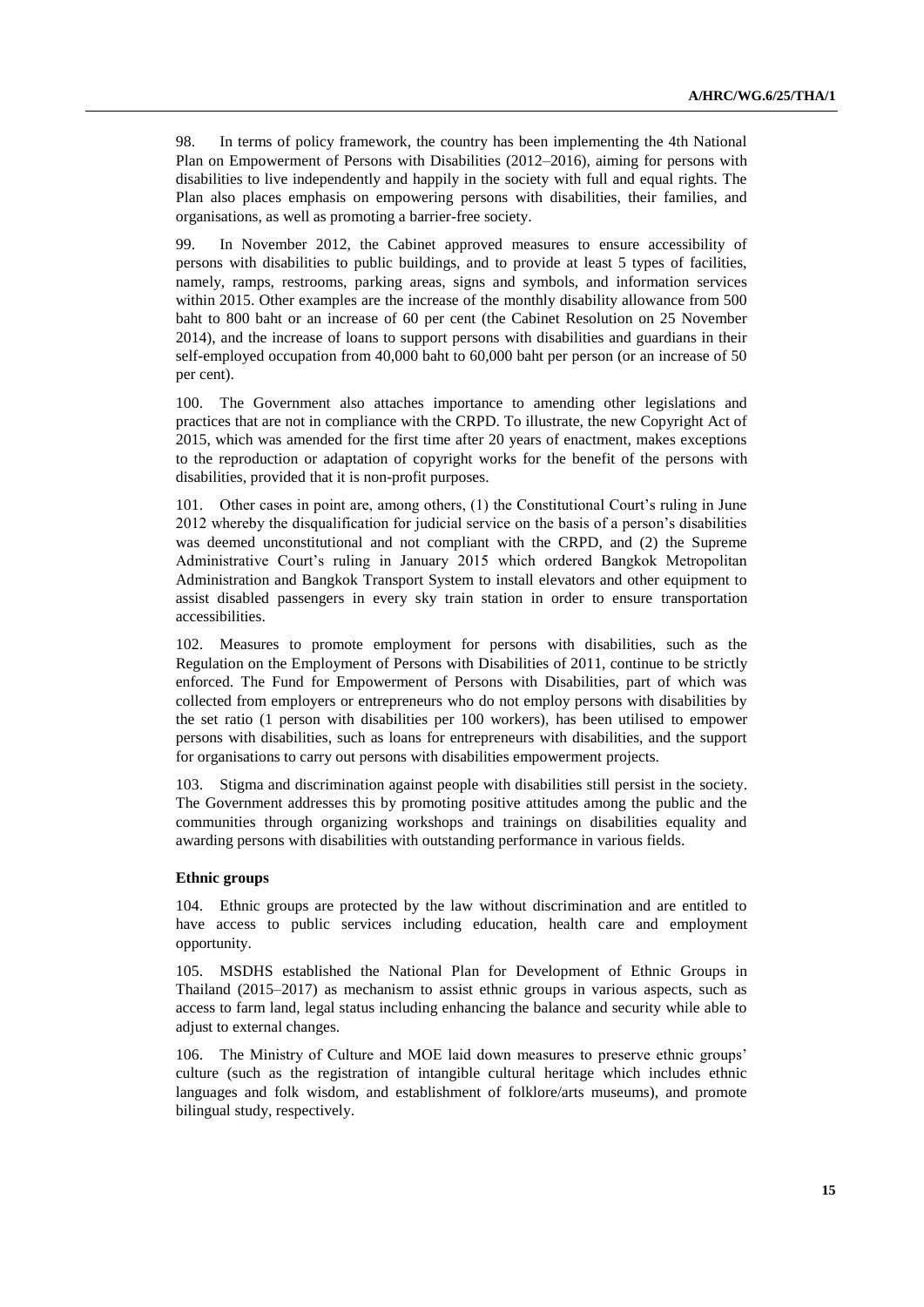107. The Government attaches great importance to solving problems relating to person's legal status through universal birth registration, population survey, and issuance of identity cards. The Government frequently considers granting legal status or nationality to ethnic group members according to relevant regulations to improve their access to basic rights and social welfare.

#### **Displaced persons and asylum seekers**

108. As a major country of transit and destination, Thailand has long been affected by mass influx of irregular migrants.

109. While Thailand is not party to the 1951 Refugee Convention, we have long been committed to our humanitarian tradition. We provided shelters for displaced persons and refugees from Indochina during 1970s and have provided similar assistance for displaced persons from Myanmar for the past 4 decades, with some 110,000 still remain under our care today. We have also shouldered a large group of maritime irregular migrants from Rakhine and Bangladesh as well as some 9,000 Persons of Concern to UNHCR in urban settings.

110. Latest development in Myanmar continues to bring hope to various groups of persons under our protection. We therefore have worked on the promotion of preparedness for voluntary return such as agricultural and farming trainings, and training of Myanmar personnel on landmine clearance. We also cooperated with UNHCR in developing a database of all displaced persons in temporary shelters. Providing a voluntary, safe, dignified, and sustainable return for Myanmar displaced persons is a top priority for the Government.

111. We also attach importance to providing development assistance to bring about sustainable development, particularly in Rakhine State. In the past years, Thailand has contributed some financial assistance for the construction of shelters for internally displaced persons and projects to provide agricultural trainings and equipment to local people.

112. Since early 2013, Thailand has provided assistance to a large number of irregular migrants from Rakhine State and Bangladesh, with the main policy to provide temporary protection while seeking long-term solutions. Moreover, Thailand has put in efforts to seriously tackle smuggling and trafficking criminal groups, including those that prey on irregular migrants.

113. As maritime irregular migration requires shared international responsibility, Thailand therefore hosted two Special Meetings on Irregular Migration in the Indian Ocean (in May and December 2015). The meetings aimed to exchange information and jointly identified measures to prevent and address the problem comprehensively at all stages with the involvement of countries of origin, transit, and destination, in order to achieve sustainable solution on the basis of international burden sharing.

114. Thailand still faces challenges with providing assistance to irregular migrants who remain in the country for a long period of time because UNHCR's refugee status determination and resettlement processes take long time. At present, Thailand, in cooperation with relevant international organisations and civil society, is planning to expand the detention centers and improve living condition and welfare for the detainees. We also grant bail until their resettlement or return solutions are met for certain urban cases.

115. We are in the process of studying existing screening systems of other countries to effectively screen migrants who genuinely require protection. We hope to find an effective and sustainable system that can be applied to our context.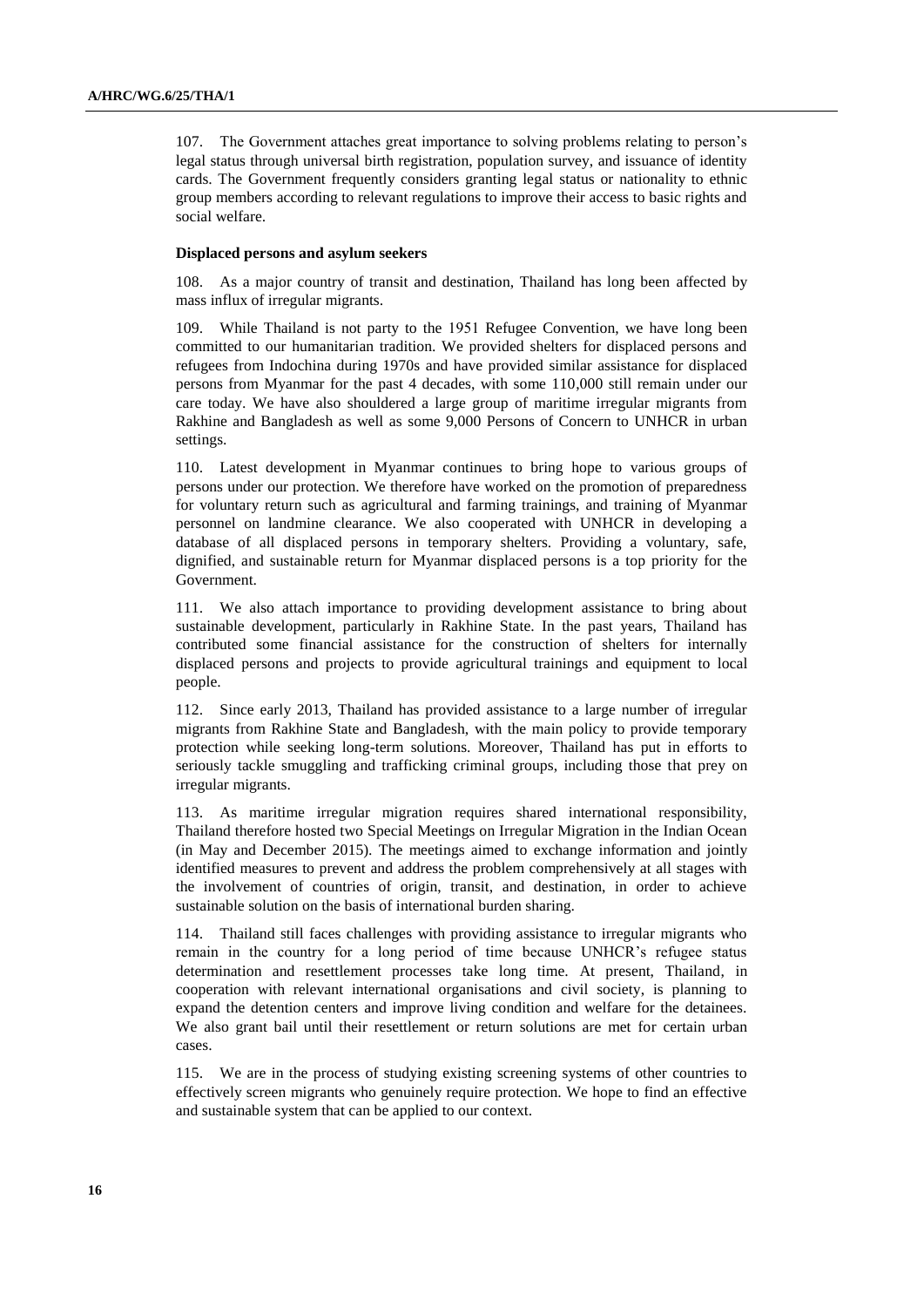## **C. Civil and political rights**

### **Freedom of opinion and expression, and freedom of assembly**

116. Thailand fully respects freedom of opinion and expression and freedom of assembly as they form basic foundation of a democratic society. However, freedom of expression shall be exercised in a constructive manner and does not insult any faith or belief system, be they religions or main institutions. In addition, freedom of expression should also be exercised in an appropriate context, which means time, place and manner, and shall not disrupt social order and security.

The Government encourages exchanging of views including through public hearings, about national reform and drafting of the new Constitution by all sectors of the society, both at national and international level.

118. The Thai monarchy is highly revered and has been a pillar of stability in the country. The Lèse-majesté law is part of the Criminal code and gives protection to the rights or reputations of the King, the Queen, the Heir-apparent, or the Regent. It is in a similar way libel law does for commoners. The law is to protect the rights or reputations of the institutions. It is not aimed at curbing people's rights to freedom of expression or academic freedom. As with other criminal offences, proceedings on lèse-majesté cases are conducted in accordance with due legal process and those convicted are entitled to receive royal pardon.

119. In July 2015, Thailand has enforced the Public Assembly Act of 2015 with a view to ensuring that public assembly be conducted in a peaceful manner and does not interrupt public order and well-being of the people, while respecting people's right to freedom of assembly.

#### **Administration of justice**

120. The Government attaches great importance to the administration of justice and has taken numerous measures to ensure people's access to justice which includes the promulgation of the Justice Fund Act of 2015, under the responsibility of MOJ. The Department of Civil Rights Protection and Legal Aid, under the Office of the Attorney-General, also renders legal assistance to the poor, such as the provision of free legal counselling and assistance in judicial proceedings. These measures aim to guarantee people's equal access to justice and help narrow the inequalities in the society.

121. The Government has also attempted to extend the provision of legal assistance to non-Thai citizens, for instance, the provision of interpreter services for everyone, be they the convict, defendants, or plaintiffs, in the investigation, a critical stage that shapes the case's direction. Such assistance is in addition to the assistance usually rendered by civil society.

122. In order to guarantee the right to compensation by the State, the Cabinet recently approved the MOJ's proposal to amend the Damages for the Injured Person and Compensation and Expense for the Accused in Criminal Case Act of 2001. Such amendment aims to add trafficking in persons as an eligible criminal offence from which the injured person can seek compensation. The amendment is currently under the review by the Council of State.

123. In 2014, RLPD set up Centre for remedies for victims of criminal acts, which plays an active role in providing assistance in urgent and/or important cases. The Department also put in place awareness raising programmes for rights in criminal justice among the people. The Department has set up a help desk at 76 provincial police stations around the country, to provide legal advice and receive requests for compensation in criminal cases.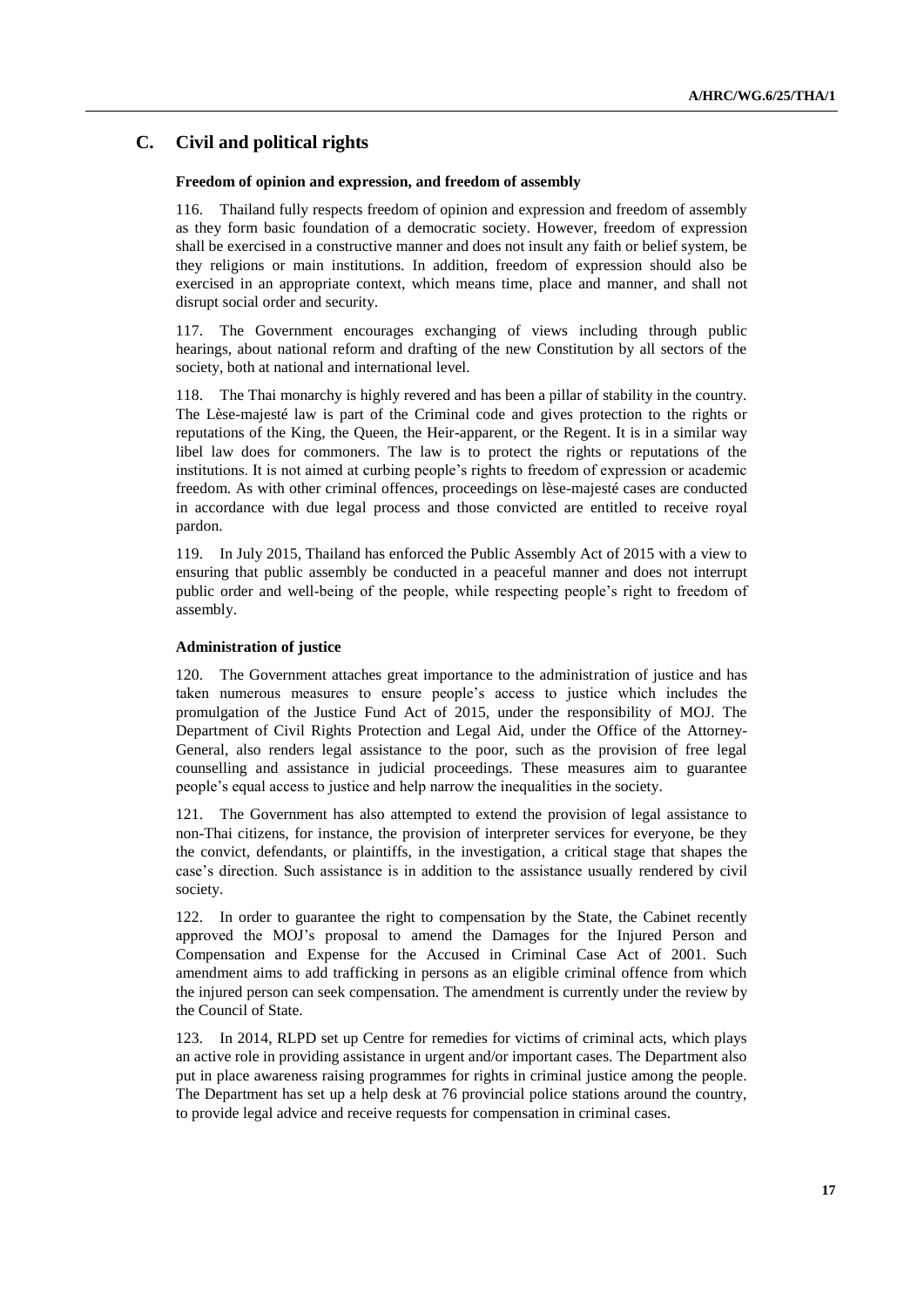124. Despite the necessity to invoke special security laws in certain areas in Southern Border Provinces, the possibility to reduce the use of these laws has been under constant review. Additionally, the enforcement of such laws has been undertaken with extreme caution to ensure that it does not lead to human rights violations. The Government also encourages those who have been involved in criminal acts to surrender and cooperate with the authority. In return, they will be exempted from being incriminated and supported to reintegrate into the community.

125. The Government has adopted His Majesty the King's approach of "Understand, Reach Out and Develop" to the improvement of the lives of people in the southern border provinces, giving importance to people's participation in protecting their own community. The Government has indicated administration of justice one of priorities in the strategy to address the problem and instructed relevant agencies to expedite the enhancement of justice system to be just and transparent, the rapid investigation including cases that are of public interest, and the provision of remedies or compensations for those who are affected. The strategy is expected to help regain confidence from the locals and other sectors.

126. Southern Border Provinces Administrative Centre (SBPAC) has established the Centre for Justice at the District level (or Keadilan Center) to receive complaints, settle dispute, provide legal advice on judicial proceedings, and coordinate with relevant authority in providing remedies and compensation. The Centre has also set up a hotline service to serve as another channel of complaint.

127. Combating corruption remains one of the Government's priorities and legislative branch's reform areas. Since becoming party to the UNCAC in 2011, Thailand has been reviewing legislations to further promote effective implementation of the Convention.

#### **Justice system**

128. The Department of Corrections has recently proposed to amend the Penitentiary Act of 1936. It has the objective to reform the national corrections system to be more consistent with international standards such as the Standard Minimum Rules for the Treatment of Prisoners (SMR) and the United Nations Standard Minimum Rules for Non-custodial Measures (the Tokyo Rules). The draft Amendment is currently under the review of the Council of State.

129. On 6 November 2015, NLA approved the draft Amendment to the Criminal Procedure Code relating to the use of electronic monitoring device for those who are temporary released, criteria for enforcement against bail bond agent, and appeal in the case of refused request to temporary release. The draft Amendment would help address the issue of overcrowded prisons and bring about equality in justice as it gives the convict and defendants better opportunity to request for temporary release including those who are poor and without property/asset used as bail security. The Office of the Court of Justice is also establishing a Centre for Electronic Monitoring and will soon issue an internal regulation for the guideline for its use.

130. With regard to prisoner's health, MOPH has launched pilot projects to improve prisoners' access to health services in five provinces.<sup>14</sup> The National Health Security Office is in the process of conducting a study and providing recommendations to ensure that the health insurance system covers inmates.

131. MOJ has drafted the Act on Community Dispute Resolution which sets out measures and conditions to allow representative of the community to mediate and resolve civil and criminal disputes in compoundable or petty offences. It is hoped to help reduce pending cases in the Court as well as solve overcrowded prisons. The Cabinet has approved the principles of the draft Act and instructed relevant agencies to further study the law's jurisdiction, *ex ante* evaluation, and how to reduce inequality in the justice system.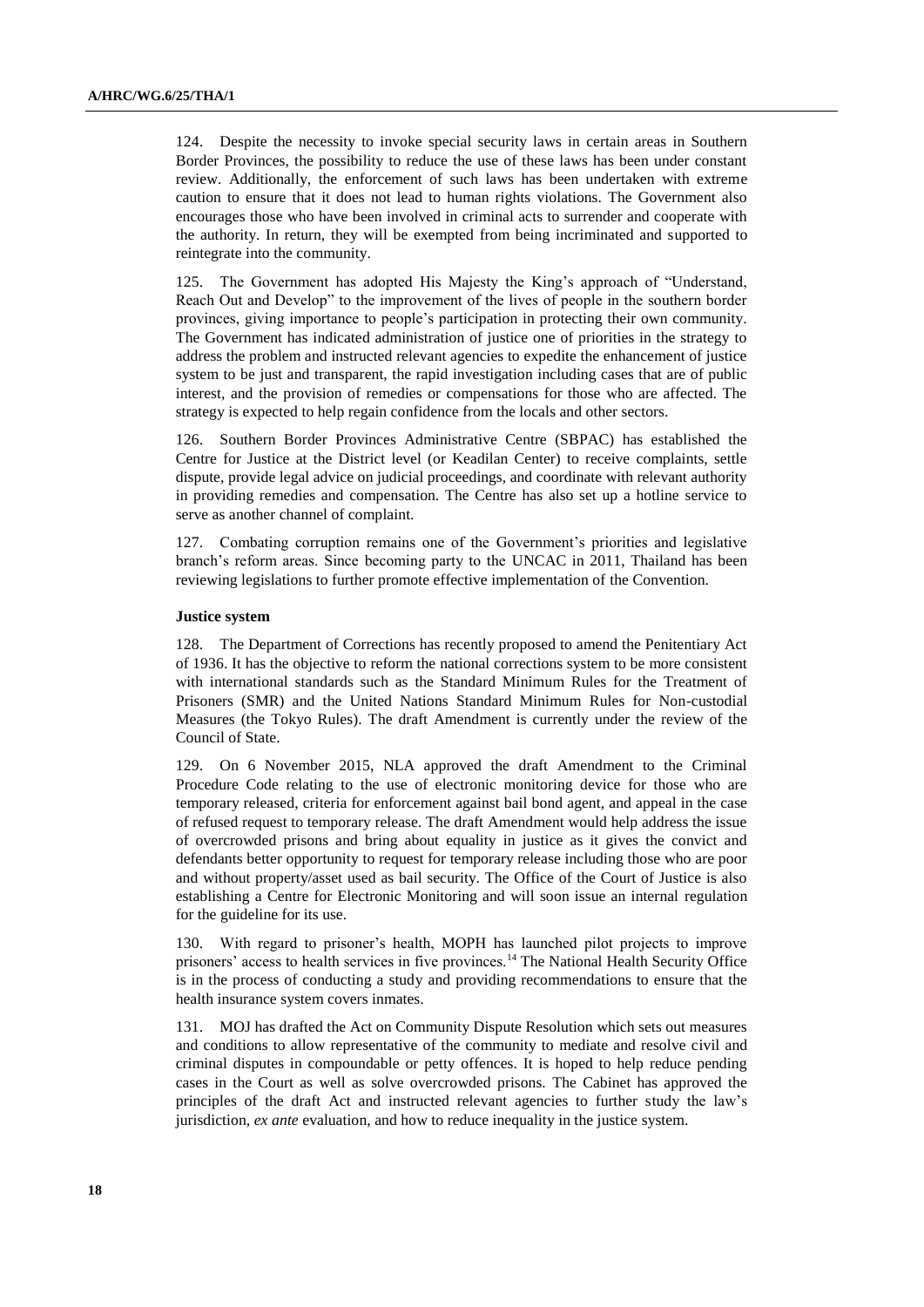#### **Prohibition of torture and enforced disappearance**

132. RLPD has proposed the draft Prevention and Suppression of Torture and Enforced Disappearance for the Cabinet's consideration. This draft law, if enforced, will serve as the implementing legislation of CAT, to which Thailand is a party, and enables the ratification of ICPPED, which Thailand signed in 2012.

133. RLPD attaches great importance to training law enforcement officers with a view to raise awareness and educate officers about CAT and ICPPED in order to prevent them from violating obligations set out in the said Conventions.

134. The Department of Corrections has been studying the possibility to use alternative to incarceration. In 23 January 2013, the Department launched pilot projects at Bangkwang Central Prison by removing shackles from all inmates regardless of their offence or length of imprisonment term, except for those who are not allowed by Section 14 of the Penitentiary Act of 1936 (i.e. inmates who are likely to cause bodily harm to themselves or others, or inmates who are likely to escape). The Department aims to expand such practice to other prisons and all correctional facilities.

## **D. Promotion of human rights education and training**

### **First Phase**

135. The National Education Act of 1999 has helped to mainstream human rights education into the school system by inculcating a sound awareness of politics, democracy, government, and constitution that promotes and protects the rights, liberties, responsibilities, the respect for the rule of law, and human dignity in the learning process. Besides, the National Education Scheme also reflects human rights principles in teaching and learning methodology through content and activities that take into consideration individual and cultural differences, and encourages cooperation with parents, community, civil society, and international organisations.

#### **Second Phase**

136. Human rights education has been promoted in higher education. There is an increasing number of courses on human rights, be they compulsory or elective, in university departments such as law, political science, education, pharmaceutical science, and in Rajabhat University. The content covers a range of topics including international law, principles, philosophy and evolution of human rights, and relevant mechanisms. At present, there are universities that offer undergraduate and postgraduate (Master's and Doctoral) degrees in human rights. In addition, many government agencies, such as MFA, MOJ, MSDHS, and Office of the Judiciary, in collaboration with relevant civil society and international organisations, provide human rights training programmes to concerned officials, with the focus on police officers, military personnel, corrections officers, and judicial personnel.

### **Third Phase**

137. Media professionals and journalists enjoy the liberties to present news, information, or opinions in the country, provided that it is not in contrary to professional ethics that have been developed to be a guideline by independent bodies and press and journalist associations. In addition, government agencies, including the Public Relations Department, the Office of the National Broadcasting and Telecommunications Commission, and the National Press Council and Thai Journalists Association have developed regulations and codes of conducts for communication and information dissemination with the emphasis on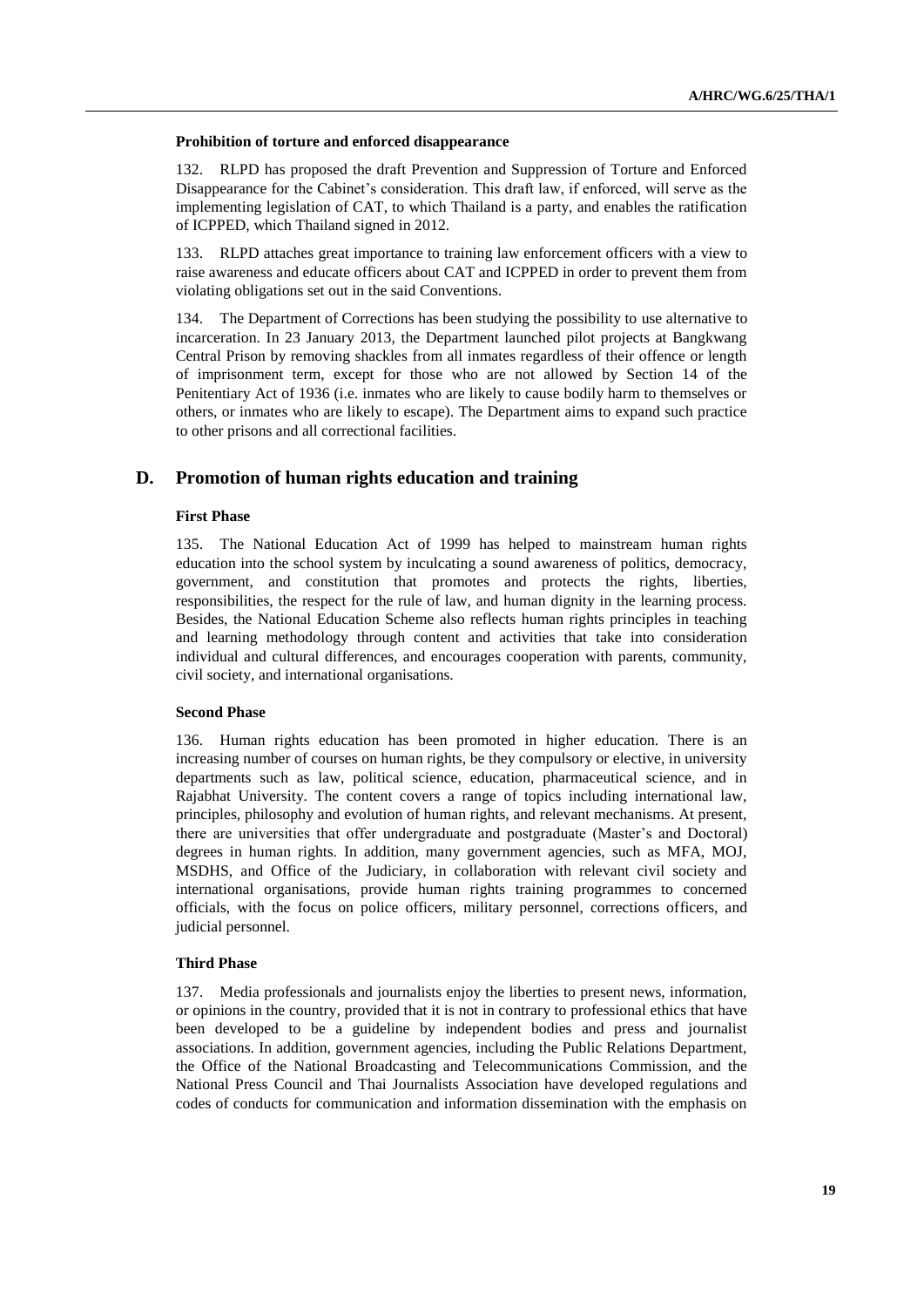the respect on human rights, particularly the principles of non-discrimination and social responsibility.

138. The Government recognises that some challenges remain and strives to make human rights education in school more interesting and accessible, expand the provision of human rights courses in universities, and intensify the curriculum to enhance students' knowledge and awareness. To succeed, the Government, in cooperation with interested partners, must provide trainings for teachers and teaching staff. The self-regulation mechanism should be further strengthened to enable the media to strike a right balance between rating and the respect for professional ethics and thereby refraining from presenting contents which contain discrimination, violence, or hatred.

### **E. Cooperation with special procedures mandate holders of the HRC**

139. Thailand issued a standing invitation to all special procedures mandate holders of the HRC during our first cycle UPR review in 2011.

140. Thailand welcomed the visit of the Special Rapporteur on the human rights to safe drinking water and sanitation on 1–8 February 2013. The Special Rapporteur had an opportunity to meet with relevant government agencies, private sector, and civil society. These agencies have taken into account the Special Rapporteur's recommendations in their implementation to improve the right to safe drinking water and sanitation in the country.

# **IV. National reform**

141. National reform is one of the Government's main priorities. It is hoped that the reform will help improve infrastructure, enhance the efficiency of public administration, and solve pending problems that are obstacles to the country's development. The Government has identified 11 reform areas that it wishes to push forward.<sup>15</sup>

142. To successfully push forward the reform agenda, the National Reform Steering Assembly  $(NRSA)^{16}$  is in the process of drafting the Action Plan and identifying targets of each reform area. This is: for example, political reform aims to resolve conflicts, promote reconciliation through dialogue with all groups, establish the mechanism of coming to political power in a transparent manner, checks and balances through the strengthening of the parliament and independent institutions, and create a political culture free from nepotism; public administration reform aims to improve mechanism that better integrate the works among government agencies at central, provincial, and local levels, build capacity for Damrongdhama Center<sup>17</sup>, and promote good governance among public officials; law and justice reform focuses on addressing the issue of law enforcement and administration of justice to reduce inequality and increase efficiency of the justice system; and local administration reform focuses on decentralisation and public participation.

143. Once the Cabinet and NLA approve the said Action Plan, NRSA can push forward the reform to bring about concrete outcomes and will continue the agenda through the 20 Year Country Strategy and Organic Law on National Reform which will be drafted after the Constitution is approved. The reform agenda also requires participation from all sectors.

## **V. Overall challenges**

144. Understanding of general human rights issues and the UPR process among government officials and the public remains limited. The Government needs to put greater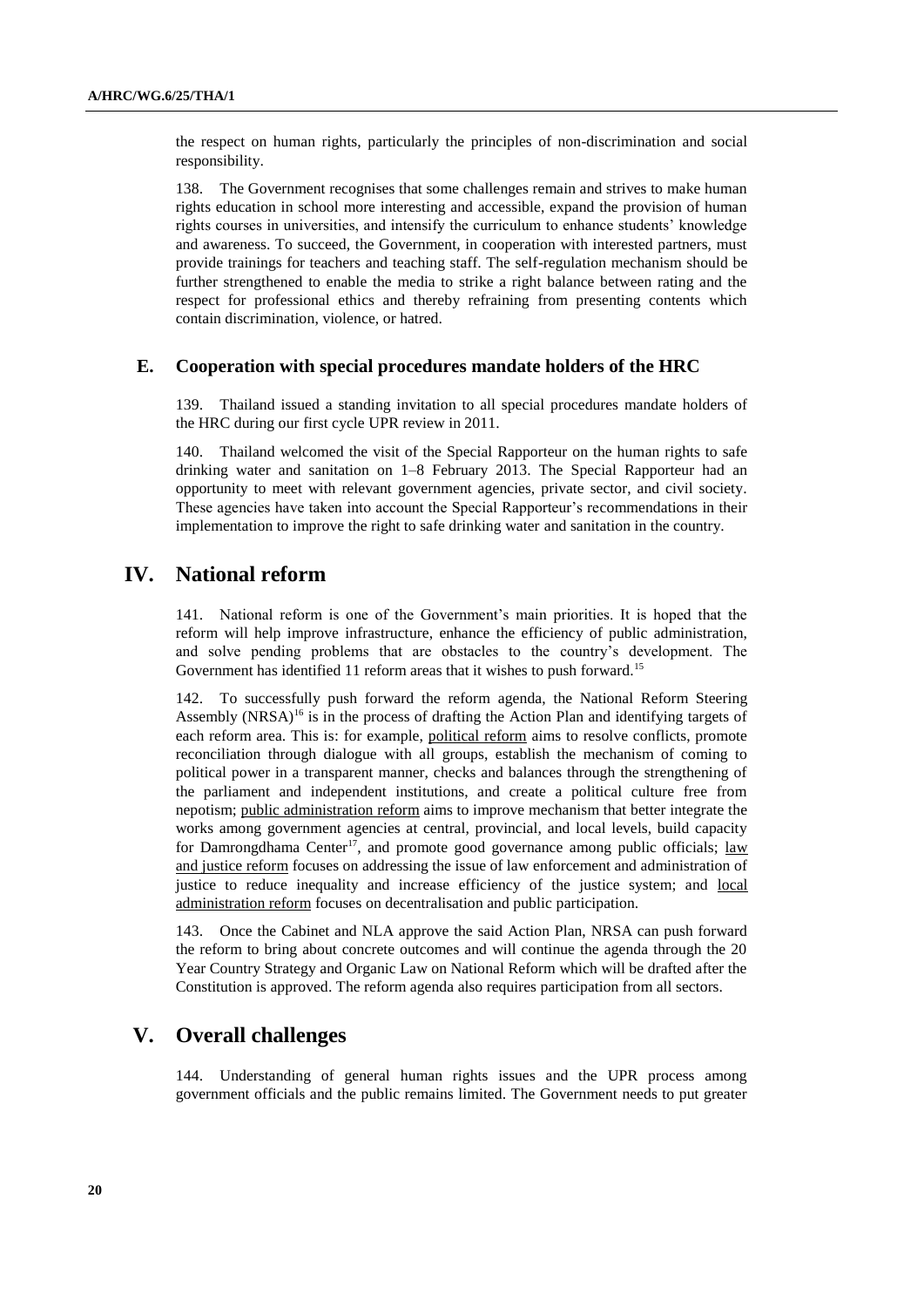efforts in raising awareness on those issues to bring about enthusiasm among the public to make them interested in participating in the UPR process and human rights works.

145. Human rights infrastructures in the country need to be further strengthened. At present, some challenges remain in the full realization of human rights values, updating domestic laws, and efficiency of human rights institutions. The Government needs to reform and strengthen related mechanism consistent with international obligations, promote human rights education to embed human rights value, and encourage other sectors, such as business sector, to embrace social responsibility more seriously through cooperation, legal framework or incentive schemes, so that the protection of human rights can be effective, inclusive and sustainable.

146. Several human rights issues today are not constrained within one country, but causing trans-boundary impacts, such as migration and environment (such as transboundary haze). Such phenomenon requires the Government to seek cooperation and exchange experiences with other countries, especially those in the region (for example, ASEAN) and other partners, such as relevant regional mechanisms and international organisations, to handle those common challenges in a more systematic and efficient manner.

147. The current political context in the country has brought about challenges in striking a right balance between the attempt in pushing forward reconciliation, security, national reform and full protection of human rights, and the need to restrict certain rights and liberties of the people (such as freedom of expression and of assembly). This balance is necessary so as to prevent actions that will bring about hatred and more social divisiveness, while encouraging constructive dialogue – all of which would pave the way to reconciliation, push forward the reform agenda, and lay a strong foundation toward a successful and sustainable democracy.

148. There remains an issue of trust deficit between government agencies and civil society. The Government needs to encourage more cooperation, such as providing space for genuine, constructive and truthful dialogues to bridge the gap and bring about partnership in protecting human rights for the people.

# **VI. Future direction**

149. To effectively promote and protect human rights as well as to successfully and concretely address long-term challenges, continuity of the Government's commitments and policies and cooperation from all sectors are required.

150. The Government is drafting the 12<sup>th</sup> National Economic and Social Development Plan (2017–2021) and the 20 Year Country Strategy which would focus on human-centered development for security, prosperity and sustainability, as well as inequality reduction, as inspired by His Majesty the King's Sufficiency Economy Philosophy. The Government needs to develop human rights based indicators and systematic disaggregated data collection in order to monitor the progress and shape policies to achieve development and human right targets in a more efficient, concrete and sustainable manner.

151. National reform in different areas will help lay a strong foundation for an effective and long-term development in the country. It is hoped to bring about sustainable development as well as sustainable democracy based on rule of law, good governance and human rights. It is important that promotion and protection of human rights must begin at the individual level. Human rights can only best flourish and grow when community and society are embedded with human rights value and culture.

152. The Government will continue to strengthen and enhance cooperation through relevant regional mechanisms such as AICHR, other cooperation frameworks in the